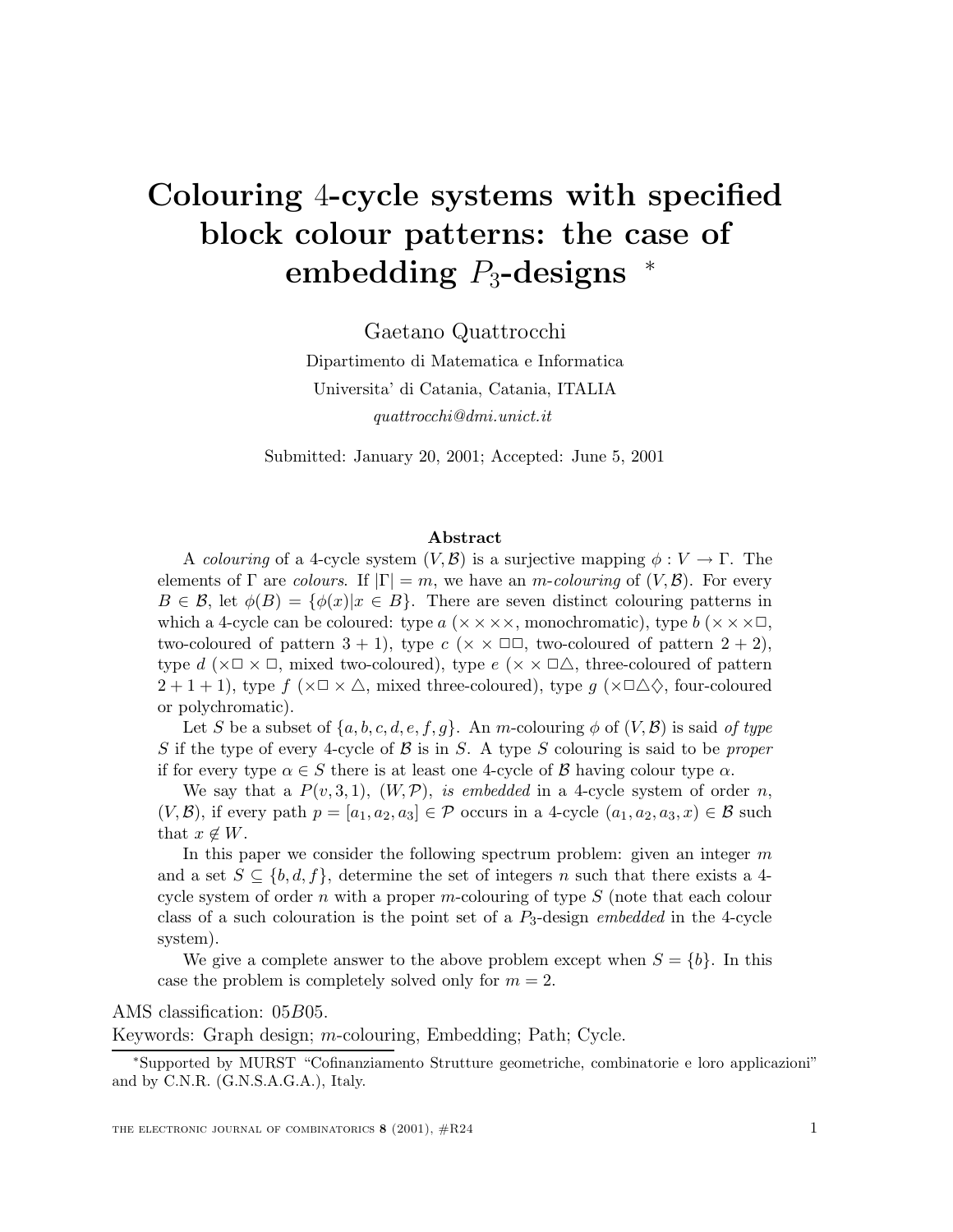#### **1 Introduction**

Let G be a subgraph of  $K_v$ , the complete undirected graph on v vertices. A G-design of  $K_v$  is a pair  $(V, \mathcal{B})$ , where V is the vertex set of  $K_v$  and  $\mathcal{B}$  is an edge-disjoint decomposition of  $K_v$  into copies of the graph G. Usually we say that B is a block of the G-design if  $B \in \mathcal{B}$ , and  $\mathcal{B}$  is called the block-set.

A path design  $P(v, k, 1)$  [4] is a  $P_k$ -design of  $K_v$ , where  $P_k$  is the simple path with  $k-1$  edges  $(k$  vertices)  $[a_1, a_2,..., a_k] = \{\{a_1, a_2\}, \{a_2, a_3\},..., \{a_{k-1}, a_k\}\}.$ 

M. Tarsi [11] proved that the necessary conditions for the existence of a  $P(v, k, 1)$ ,  $v \geq k$  (if  $v > 1$ ) and  $v(v - 1) \equiv 0 \pmod{2(k-1)}$ , are also sufficient. Therefore a  $P(v, 3, 1)$  exists if and only if  $v \equiv 0$  or 1 (mod 4).

An *m-cycle system* of order *n* is a  $C_m$ -design of  $K_n$ , where  $C_m$  is the *m*-cycle (cycle of length m)  $(a_1, a_2,..., a_m) = \{\{a_1, a_2\}, \{a_2, a_3\},..., \{a_{m-1}, a_m\}, \{a_1, a_m\}\}.$ 

It is well-known that the spectrum for 4-cycle system is precisely the set of all  $n \equiv 1$ (mod 8) (see for example [5]).

We say that a  $P(v, 3, 1), (\Omega, \mathcal{P})$ , is embedded in a 4-cycle system of order n,  $(W, \mathcal{C})$ , if every path  $p = [a_1, a_2, a_3] \in \mathcal{P}$  occurs in a 4-cycle  $(a_1, a_2, a_3, x) \in \mathcal{C}$  such that  $x \notin \Omega$ , see [9].

**Example 1**. Let  $\Omega_1 = \{a_0, a_1, a_2, a_3\}, W_1 = \Omega_1 \cup \{b_0, b_1, b_2, b_3, b_4\}, P_1 = \{[a_0, a_1, a_2],$  $[a_0, a_3, a_1], [a_0, a_2, a_3], \mathcal{S}_1 = \{(a_0, a_1, a_2, b_0), (a_0, a_3, a_1, b_1), (a_0, a_2, a_3, b_2),$  $(a_0, b_4, b_0, b_3), (a_1, b_0, a_3, b_3), (a_2, b_1, b_0, b_2), (a_2, b_4, b_2, b_3), (a_3, b_1, b_3, b_4), (a_1, b_4, b_1, b_2)\}.$  It is easy to see that  $(\Omega_1, \mathcal{P}_1)$  is a  $P(4, 3, 1)$  embedded in the 4-cycle system  $(W_1, \mathcal{S}_1)$  of order 9.

A colouring of a G-design  $(V, \mathcal{B})$  is a surjective mapping  $\phi: V \to \Gamma$ . The elements of  $\Gamma$  are colours. If  $|\Gamma| = m$ , we have an m-colouring of  $(V, \mathcal{B})$ . For each  $c \in \Gamma$ , the set  $\phi^{-1}(c) = \{x : \phi(x) = c\}$  is a colour class. A colouring  $\phi$  of  $(V, \mathcal{B})$  is weak (strong) if for all  $B \in \mathcal{B}$ ,  $|\phi(B)| > 1$  ( $|\phi(B)| = k$ , where k is the number of vertices of the subgraph G, respectively), where  $\phi(B) = {\phi(x)|x \in B}$ . In a weak colouring, no block is monochromatic (i.e., no block has all its elements of the same colour), while in a strong colouring, the elements of every block  $B$  get  $|B|$  distinct colours. There exists an extensive literature on subject of colourings (for a survey, see [2]). Most of the existing papers are devoted to the case of weak colourings. However, recently other types of colouring started to be investigated, mainly in connection with the notion of the upper chromatic number of a hypergraph  $[12]$  (see, e.g.,  $[1]$ ,  $[6]$ ,  $[7]$ ). Most of them satisfy the inequalities  $1 < |\phi(B)| < k$ , i.e. are strict colourings in the sense of Voloshin [12] in which the blocks are both edges and co-edges. A step further is given by Milici, Rosa and Voloshin [8] where the authors consider some types of colouring of  $S(2,3, v)$  and  $S(2,4, v)$  (K<sub>3</sub>-designs and  $K_4$ -designs in our terminology) in which only specified block colouring patterns are allowed. In this paper we want to consider strict colouring in the sense of Voloshin of 4-cycle systems in which only specified block colouring patterns are allowed.

There are seven distinct colouring patterns in which a 4-cycle can be coloured: type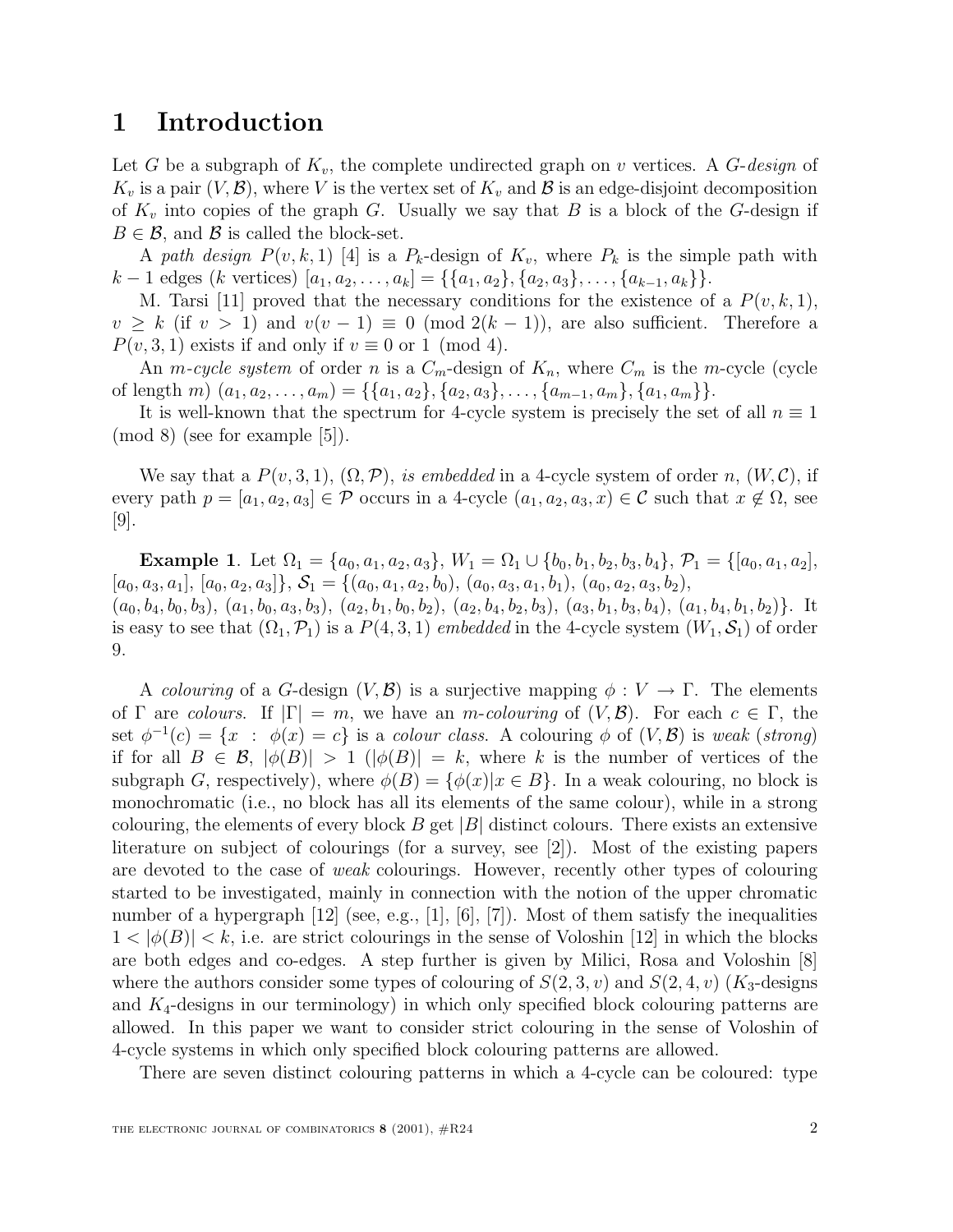a ( $\times \times \times \times$ , monochromatic), type b ( $\times \times \times \square$ , two-coloured of pattern 3 + 1), type c  $(\times \times \square \square,$  two-coloured of pattern  $2 + 2$ ), type d  $(\times \square \times \square,$  mixed two-coloured), type e  $(\times \times \square \triangle$ , three-coloured of pattern  $2 + 1 + 1$ , type  $f(\times \square \times \triangle$ , mixed three-coloured), type  $g$  ( $\times \Box \triangle \Diamond$ , four-coloured or polychromatic).

Let S be a subset of  $\{a, b, c, d, e, f, g\}$  and let  $(V, \mathcal{B})$  be a 4-cycle system. An mcolouring  $\phi$  of  $(V, \mathcal{B})$  is said of type S if the type of every 4-cycle of  $\mathcal{B}$  is in S.

A type S colouring is said to be *proper* if for every type  $\alpha \in S$  there is at least one 4-cycle of  $\beta$  having colour type  $\alpha$ .

Since we are looking for 4-cycle systems having a proper strict colouring in the sense of Voloshin in which the blocks are both edges and co-edges, it is  $a, q \notin S$ . There are 31 distinct nonempty subsets S of  $\{b, c, d, e, f\}$ . Then 31 distinct types of strict colourings of a 4-cycle system are possible. We deal here with some of these types; it is hoped that the remaining types will be dealt with in a future paper by the author. More precisely we are looking for proper strict colouring of a 4-cycle system having the property that each colour class is the point set of a  $P_3$ -design *embedded* into the given cycle system [9]. In other words, we consider the following spectrum problem: given an integer  $m$  and a set  $S \subseteq \{b, d, f\}$ , determine the set of integers n such that there exist a 4-cycle system of order n having an m-colouring of type S. It is clear that a such colouring must contain  $b$ . [Here and in what follows, all braces and commas are omitted for the sake of brevity.] For types  $bdf$ ,  $bf$  and  $bd$ , a complete answer is obtained. The spectrum problem for type  $b$ colouring seems to be the most interesting but also very difficult (at least for the author). In this paper only the case  $m = 2$  is completely settled. Remark that the analogous problem for 3-cycle systems (or Steiner triple systems) is also very hard. This problem has been considered and partially solved by Colbourn, Dinitz and Rosa [1] and Dinitz and Stinson [3].

# **2 Colouring of type** bdf **and** bf

It is trivial to see that the necessary condition for the existence of an m-colouring of type bdf of a 4-cycle system of order n is  $m \in \{2, 3, \ldots, \frac{n+3}{4}\}.$  In this section we will prove the sufficiency.

**Lemma 2.1** (D. Sotteau [10]). The complete bipartite graph  $K_{X,Y}$  can be decomposed into edge disjoint cycles of length 2k if and only if (1)  $|X| = x$  and  $|Y| = y$  are even, (2)  $x \geq k$  and  $y \geq k$ , and (3) 2k divides xy.

**Theorem 2.1** For every  $n \equiv 1 \pmod{8}$ ,  $n \geq 9$ , there is a 4-cycle system of order n with a proper  $\left(\frac{n+3}{4}\right)$ -colouring of type bdf.

**Proof**. Put  $n = 1 + 8k$ ,  $k \ge 1$ . Let  $\Omega_i = \{x_0^i, x_1^i, x_2^i, x_3^i\}$ ,  $i = 0, 1, ..., 2k - 1$ , and  $\Omega_{2k} = \{\infty\}$  be the colour classes. Define the following set  $\beta$  of 4-cycles.

(I) For  $j = 0, 1, \ldots, k - 1$ , put in  $\beta$  the cycles of a proper type bdf 3-coloured 4-cycle system on point set  $\Omega_{2k} \cup \Omega_{2j} \cup \Omega_{2j+1}$ :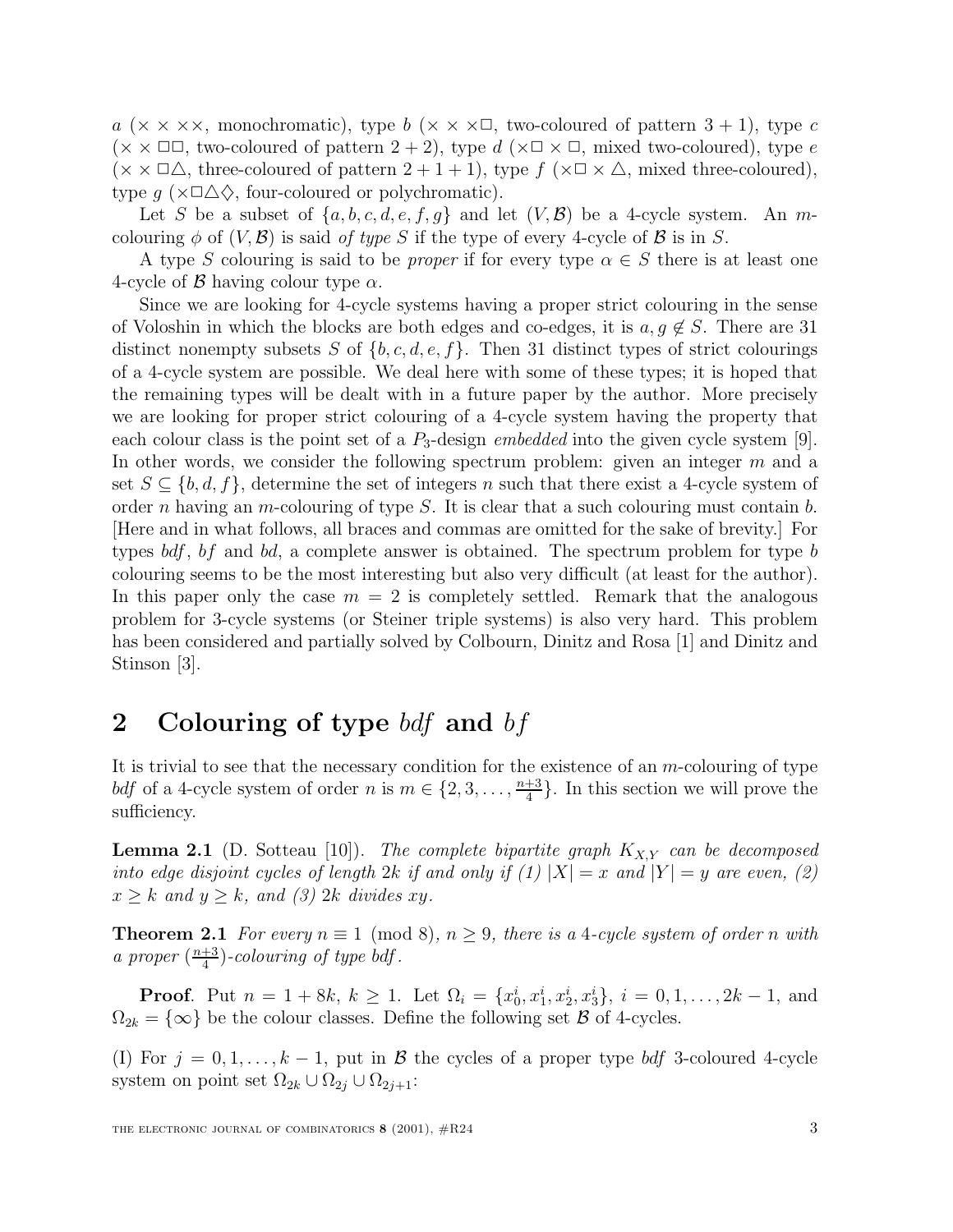$$
\begin{array}{l} (x_0^{2j},x_1^{2j},x_2^{2j},x_0^{2j+1}),\ (x_0^{2j},x_2^{2j},x_3^{2j},x_1^{2j+1}),\ (x_0^{2j},x_3^{2j},x_1^{2j},\infty),\ (x_0^{2j+1},x_1^{2j+1},x_2^{2j+1},x_1^{2j}),\\ (x_0^{2j+1},x_2^{2j+1},x_3^{2j+1},x_3^{2j}),\ (x_0^{2j+1},x_3^{2j+1},x_1^{2j+1},\infty),\ (x_1^{2j},x_3^{2j+1},x_2^{2j+1}),\\ (x_2^{2j},\infty,x_3^{2j},x_2^{2j+1}),\ (x_2^{2j+1},\infty,x_3^{2j+1},x_0^{2j}) \end{array}
$$

(II) For  $j, t = 0, 1, \ldots, k - 1, j < t$ , and  $\alpha = 0, 1$ , put in  $\beta$  the cycles:  $(x_0^{2j+\alpha}, x_0^{2t}, x_1^{2j+\alpha}, x_0^{2t+1}), (x_2^{2j+\alpha}, x_0^{2t}, x_3^{2j+\alpha}, x_0^{2t+1}), (x_0^{2j+\alpha}, x_1^{2t}, x_1^{2j+\alpha}, x_1^{2t+1}),$  $(x_2^{\tilde{2}j+\alpha},x_1^{\tilde{2}t},x_3^{\tilde{2}j+\alpha},x_1^{\tilde{2}t+1}),\ (x_0^{\tilde{2}j+\alpha},x_2^{\tilde{2}t},x_1^{\tilde{2}j+\alpha},x_2^{\tilde{2}t+1}),\ (x_2^{\tilde{2}j+\alpha},x_2^{\tilde{2}t},x_3^{\tilde{2}j+\alpha},x_2^{\tilde{2}t+1}),$  $(x_0^{2j+\alpha}, x_3^{\overline{2}t}, x_1^{2j+\alpha}, x_3^{\overline{2}t+1}), (x_2^{2j+\alpha}, x_3^{\overline{2}t}, x_3^{\overline{2}j+\alpha}, x_3^{\overline{2}t+1}).$ 

Let  $V = \bigcup_{i=1}^{2k} \Omega_i$ , then  $(V, \mathcal{B})$  is the required  $2k + 1$ -coloured 4-cycle system of order  $n = 8k + 1$ .  $\Box$ 

**Lemma 2.2** For every  $n \equiv 1 \pmod{8}$ ,  $n \geq 9$ , there is a 4-cycle system of order n with a proper 2-colouring of type bd.

**Proof**. Put  $n = 1 + 8k$ ,  $k \ge 1$ . Let  $\Omega_1 = \bigcup_{i=0}^{k-1} \{x_0^i, x_1^i, x_2^i, x_3^i\}$  and  $\Omega_2 = \{\infty\} \cup$  $(\cup_{i=0}^{k-1} \{y_0^i, y_1^i, y_2^i, y_3^i\})$  be the colour classes. Define the following set  $\mathcal{B}$  of 4-cycles.

(I) For  $i = 0, 1, \ldots, k-1$ , put in B the cycles  $(x_0^i, x_1^i, x_2^i, y_0^i), (x_0^i, x_3^i, x_1^i, y_1^i), (x_0^i, x_2^i, x_3^i, y_2^i),$  $(y_0^i, y_1^i, y_3^i, x_3^i), (y_1^i, y_2^i, \infty, x_3^i), (y_2^i, y_3^i, y_0^i, x_1^i), (y_3^i, \infty, y_1^i, x_2^i)$  and  $(\infty, y_0^i, y_2^i, x_2^i).$ 

(II) If  $k \geq 2$ , then for  $i = 0, 1, \ldots, k - 2$  and  $j = i + 1, i + 2, \ldots, k - 1$  put in B the cycles  $(x_0^i, x_0^j, x_1^i, y_2^j),\, (x_0^i, x_1^j, x_1^i, y_3^j),\, (x_2^i, x_2^j, x_3^i, y_0^j),\, (x_2^i, x_3^j, x_3^i, y_1^j),\, (x_0^j, x_2^i, x_1^j, y_2^i),\, (x_0^j, x_3^i, x_1^j, y_3^i),$  $(x_2^j,x_0^{\bar{i}},x_3^{\bar{j}},y_0^{\bar{i}}),\,(x_2^j,x_1^{\bar{i}},x_3^{\bar{j}},y_1^{\bar{i}}),\,(y_0^{\bar{i}},y_0^j,y_1^{\bar{i}},x_0^j),\,(y_0^{\bar{i}},y_1^j,y_1^i,x_1^j),$  $(y_2^{\overline{i}}, y_2^{\overline{j}}, y_3^{\overline{i}}, x_2^{\overline{j}}), (y_2^{\overline{i}}, y_3^{\overline{i}}, x_3^{\overline{i}}), (y_0^{\overline{j}}, y_2^{\overline{i}}, y_1^{\overline{j}}, x_0^{\overline{i}}), (y_0^{\overline{j}}, y_3^{\overline{i}}, y_1^{\overline{j}}, x_1^{\overline{i}}), (y_2^{\overline{j}}, y_0^{\overline{i}}, y_3^{\overline{i}}, x_2^{\overline{i}})$  and  $(y_2^{\overline{j}},y_1^{\overline{i}},y_3^{\overline{j}},x_3^{\overline{i}}).$ 

(III) For  $i = 0, 1, ..., k - 1$ , put in  $\mathcal{B}$  the cycles  $(x_0^i, y_3^i, x_1^i, \infty)$ .

Let  $V = \Omega_1 \cup \Omega_2$ , then  $(V, \mathcal{B})$  is the required 2-coloured 4-cycle system of order n. Note that the cycles of colour type b are those given in (I) and (II).  $\Box$ 

**Lemma 2.3** If there is a 4-cycle system  $(W, \mathcal{D})$  of order n having a proper m-colouring of type S,  $S \subseteq \{ bd, bdf \}$ , then there is a 4-cycle system  $(V, \mathcal{B})$  of order  $n + 8$  having a proper  $(m + 1)$ -colouring of type bdf.

**Proof**. Put  $n = 1 + 8k$ ,  $k \ge 1$ . Let  $W = \{0, 1, ..., 8k\}$ . Suppose that the points 1 and 2 have different colours. Put  $X = \{x_0, x_1, \ldots, x_7\}$  and  $V = W \cup X$ . Put in  $\beta$  the cycles of  $D$  and the following ones.

(I) The following 4-cycles cover the edges of both  $K_X$  and  $K_{X,\{0,1,\ldots,6\}}$ :  $(x_0, x_1, x_3, 6)$ ,  $(x_1, x_2, x_4, 5), (x_2, x_3, x_5, 1), (x_3, x_4, x_6, 2), (x_4, x_5, x_0, 3), (x_5, x_6, x_1, 4), (x_6, x_0, x_2, 5),$  $(x_0, x_3, x_7, 0), (x_1, x_4, x_7, 1), (x_2, x_5, x_7, 2), (x_3, x_6, x_7, 3), (x_4, x_0, x_7, 4), (x_5, x_1, x_7, 5),$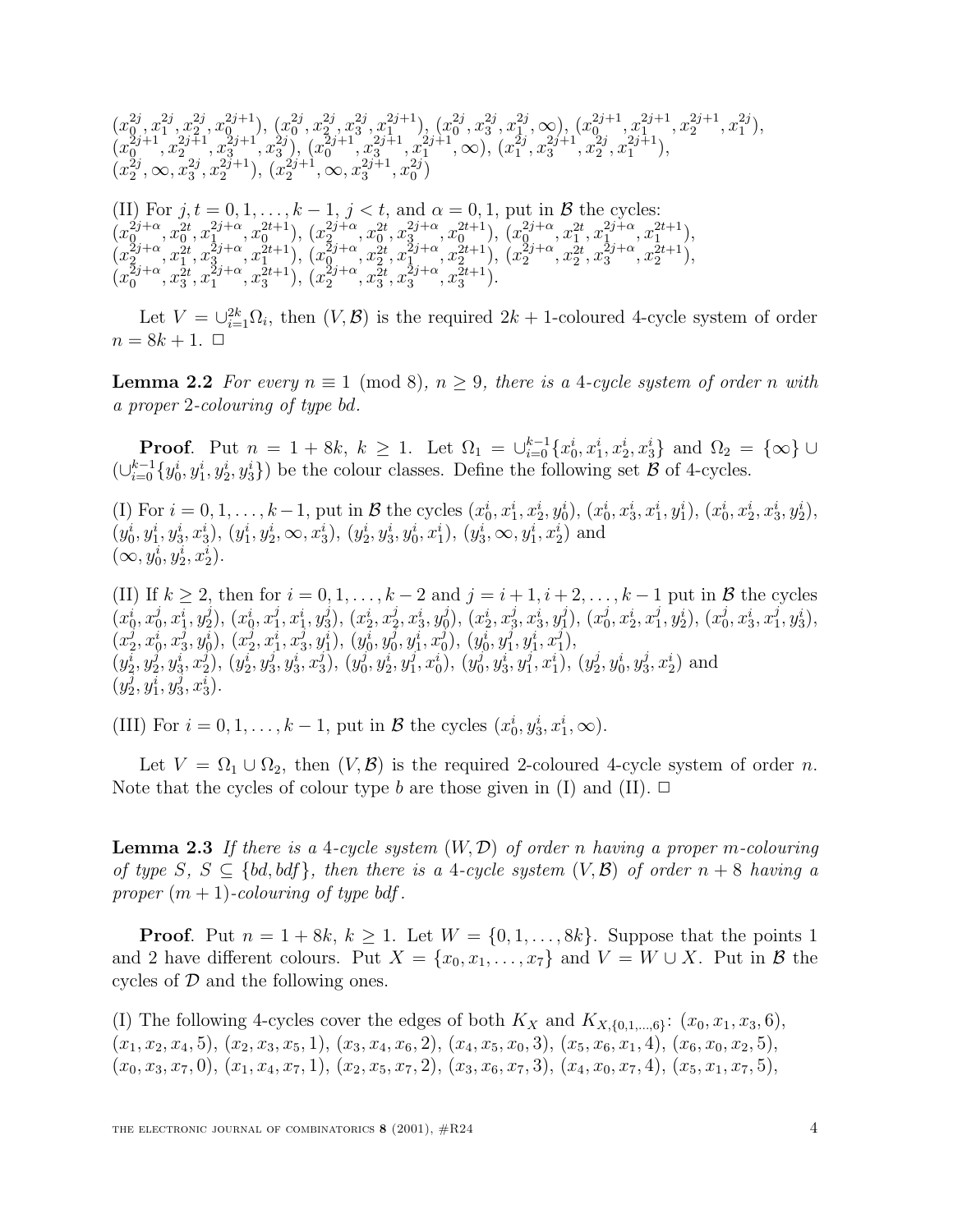$(x_6, x_2, x_7, 6), (1, x_0, 2, x_4), (4, x_0, 5, x_3), (0, x_3, 1, x_6), (3, x_2, 4, x_6),$  $(0, x_2, 6, x_5), (2, x_1, 3, x_5)$  and  $(0, x_1, 6, x_4)$ .

(II) By Lemma 2.1 decompose the complete bipartite graph  $K_{X,\{7,8,\ldots,2k\}}$  into edge disjoint 4-cycles.

Clearly  $(V, \mathcal{B})$  is a 4-cycle system of order  $9 + 8k$ . Colour the elements of X with a new colour.  $\Box$ 

**Theorem 2.2** For every  $n \equiv 1 \pmod{8}$ ,  $n \geq 9$ , and for every  $m \in \{3, 4, \ldots, \frac{n+3}{4}\}$  there is a 4-cycle system of order n with a proper m-colouring of type bdf.

**Proof.** Starting from a proper  $m$  – *coloured* 4-cycle system of order 9 and type  $S$ ,  $S \subseteq \{ bd, bdf \}$ , and using repeatedly Lemmas 2.2 and 2.3, we get the proof.  $\Box$ 

**Theorem 2.3** For every  $n \equiv 1 \pmod{8}$ ,  $n \geq 9$ , there is a 4-cycle system of order n with a proper 3-colouring of type bf.

**Proof**. Put  $n = 1 + 8k$ ,  $k \ge 1$ . Let  $\Omega_1 = {\infty}$ ,  $\Omega_2 = \bigcup_{i=0}^{k-1} {\{x_0^i, x_1^i, x_2^i, x_3^i\}}$  and  $\Omega_3 =$  $\cup_{i=0}^{k-1} \{y_0^i, y_1^i, y_2^i, y_3^i\}$  be the colour classes. Let  $\mathcal B$  be the set of 4-cycles constructed using Lemma 2.2. Remove from  $\mathcal{B}$  the 4-cycles  $(y_0^i, y_1^i, y_3^i, x_3^i), (y_1^i, y_2^i, \infty, x_3^i), (y_3^i, \infty, y_1^i, x_2^i),$  $(\infty, y_0^i, y_2^i, x_2^i)$ , and put on it the following ones  $(y_0^i, y_1^i, y_3^i, \infty)$ ,  $(y_1^i, x_2^i, y_2^i, \infty)$ ,  $(y_0^i, y_2^i, y_1^i, x_3^i), (y_3^i, x_2^i, \infty, x_3^i)$ . Let  $V = \Omega_1 \cup \Omega_2 \cup \Omega_3$ , then  $(V, \mathcal{B})$  is the required 3-coloured

**Theorem 2.4** For every  $n \equiv 1 \pmod{8}$ ,  $n > 9$ , there is a 4-cycle system of order n with a proper  $\left(\frac{n+3}{4}\right)$ -colouring of type bf.

**Proof**. Put  $n = 1 + 8k$ ,  $k \ge 1$ . Let  $\Omega_i = \{x_0^i, x_1^i, x_2^i, x_3^i\}$ ,  $i = 0, 1, ..., 2k - 1$ , and  $\Omega_{2k} = \{\infty\}$  be the colour classes. Define the set  $\beta$  of 4-cycles by putting on it the cycles (II) of Theorem 2.1 and the following ones.

For  $j = 0, 1, \ldots, k - 1$ , put in B the cycles of a proper type bf 3-coloured 4-cycle system on point set  $\Omega_{2k} \cup \Omega_{2j} \cup \Omega_{2j+1}$ :  $(x_0^{2j}, x_1^{2j}, x_2^{2j}, x_0^{2j+1})$ ,  $(x_0^{2j}, x_2^{2j}, x_3^{2j}, x_2^{2j+1})$ ,  $(x_0^{2j}, x_3^{2j}, x_1^{2j}, x_3^{2j+1}), (x_0^{2j+1}, x_1^{2j+1}, x_2^{2j+1}, \infty), (x_0^{2j+1}, x_2^{2j+1}, x_3^{2j+1}, x_3^{2j}),$  $(x_0^{2j+1}, x_3^{2j+1}, x_1^{2j+1}, x_1^{2j}), (x_0^{2j}, \infty, x_3^{2j}, x_1^{2j+1}), (x_2^{2j}, \infty, x_1^{2j}, x_2^{2j+1}), (x_3^{2j+1}, \infty, x_1^{2j+1}, x_2^{2j}).$ Let  $V = \bigcup_{i=1}^{2k} \Omega_i$ , then  $(V, \mathcal{B})$  is the required  $2k + 1$ -coloured 4-cycle system of order  $n = 8k + 1$ .  $\Box$ 

**Lemma 2.4** Suppose there is a type bf m-coloured 4-cycle system of order  $n = 1 + 8k$ ,  $(W, \mathcal{D})$ , whose colour classes  $\Omega_i$ ,  $i = 1, 2, \ldots, m$ , have the following cardinalities: (1) If  $3 \le m \le k+2$ , then  $|\Omega_1| = 1$ ,  $|\Omega_2| = |\Omega_3| = 4k - 4(m-3)$ , and (if  $m \ge 4$ )  $|\Omega_4| = |\Omega_5| = \ldots = |\Omega_m| = 8.$ 

4-cycle system of order  $n. \Box$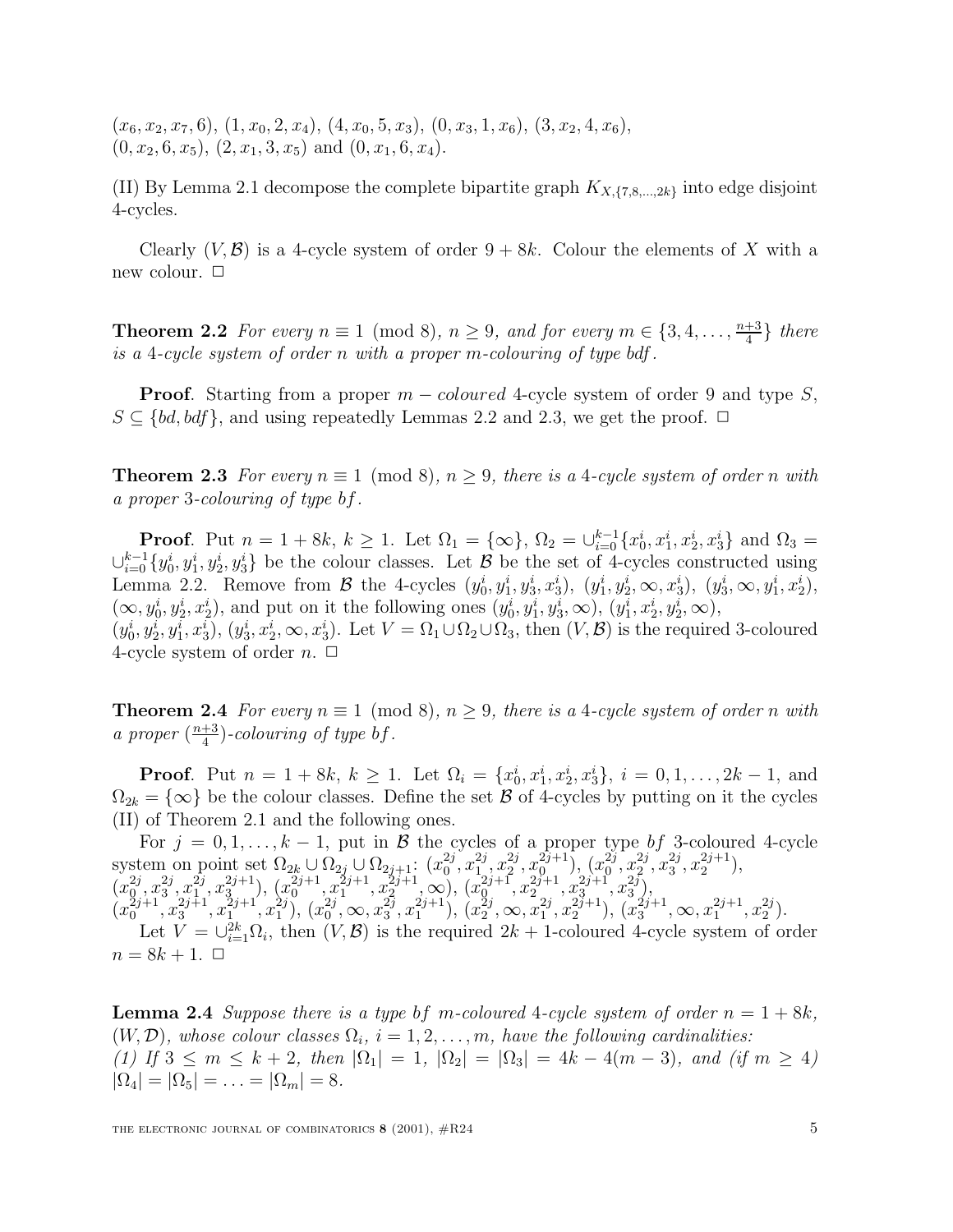(2) If  $k + 3 \le m \le 2k + 1$ , then  $|\Omega_1| = 1$ ,  $|\Omega_2| = |\Omega_3| = \ldots = |\Omega_{2m-2k-1}| = 4$ , and (if  $m \leq 2k$ )  $|\Omega_{2m-2k}| = |\Omega_{2m-2k+1}| = \ldots = |\Omega_m| = 8.$ Then there is a type bf  $(m + 1)$ -coloured 4-cycle system of order  $9 + 8k$ .

**Proof.** Put  $W = \{0, 1, ..., 8k\}, X = \{x_0, x_1, ..., x_7\}$  and  $V = W \cup X$ . We now construct a  $(m + 1)$ -coloured 4-cycle system of order  $9 + 8k$ ,  $(V, \mathcal{B})$ . Let  $\Omega_1 = \{6\}$ ,  $0, 2, 4 \in \Omega_t$  and  $1, 3, 5 \in \Omega_{t+1}$ , where either  $t = 2$  for odd m or  $t = m-1$  for even m. Then it is easy to see that it is possible to partition the set  $\{7, 8, \ldots, 8k\}$  into no monochromatic pairs  $\{\alpha_i, \beta_i\}, j = 1, 2, \ldots, 4k - 3.$ 

Define  $\beta$  by putting on it the following 4-cycles:

(a) the cycles of  $\mathcal{D}$ ;

(b) the cycles (I) of Theorem 2.2;

(c) for each pair  $\{\alpha_j, \beta_j\}$ , the cycles  $(x_i, \alpha_j, x_{2i+1}, \beta_j)$ ,  $i = 0, 1, 2, 3$ . Colour the elements of X with a new colour.  $\Box$ 

**Remark 1**. The above Lemma 2.4 gets 4-cycle systems of order  $9 + 8k$  satisfying the hypotheses of same Lemma 2.4 (where it is  $n = 1 + 8(k + 1)$ ). Theorems 2.3 and 2.4 get 4-cycle systems satisfying the hypotheses of Lemma 2.4 (where it is  $n = 1 + 8k$ ).

**Theorem 2.5** For every  $n \equiv 1 \pmod{8}$ ,  $n \geq 9$ , and for every  $m \in \{3, 4, \ldots, \frac{n+3}{4}\}$  there is a 4-cycle system of order n with a proper m-colouring of type bf.

**Proof**. The cases  $m = 3$  and  $m = \frac{n+3}{4}$  are proved by using Theorem 2.3 and Theorem 2.4 respectively.

Starting from the 3-coloured 4-cycle system of order 9 constructed by using Theorem 2.3, a recursive use of Lemma 2.4 gets the proof.  $\Box$ 

#### **3 Colouring of type** bd

Let  $(V, \mathcal{B})$  be a 4-cycle system of order  $n, n \geq 9$ , having an m-colouring of type bd. Clearly  $m \leq \frac{n-1}{4}$ . Let  $\omega_i$  be the cardinality of the colour class  $\Omega_i$ ,  $i = 1, 2, ..., m$ . Since  $\Omega_i$  is the point set of a P<sub>3</sub>-design embedded in  $(V, \mathcal{B})$ ,  $\omega_i \equiv 0$  or 1 (mod 4).

By definition  $\{\Omega_i \mid i = 1, 2, \ldots, m\}$  is a partition of V, then at least one  $\omega_i$  is odd. W.l.o.g. suppose that  $\omega_1$  is odd. If there is some other index  $i \in \{2, 3, \ldots, m\}$  such that  $\omega_i$ is odd, then the cardinality of the edge set of the complete bipartite graph  $K_{\Omega_1,\Omega_i}$  is odd. But this is impossible because each  $B \in \mathcal{B}$  covers a nonnegative even number of edges of  $K_{\Omega_1,\Omega_i}$ . From now on we will denote by  $\omega_1$  the only odd integer of  $\{\omega_i \mid i = 1,2,\ldots,m\}$ .

**Lemma 3.1** If  $m \geq \frac{n+15}{8}$  then  $\omega_1 \geq 5$ .

**Proof.** Let  $\omega_1 = 1$ . Since each cycle has no colour type f, it is  $\omega_i \geq 8$  for each  $i = 2, 3, \ldots, m$ .  $\Box$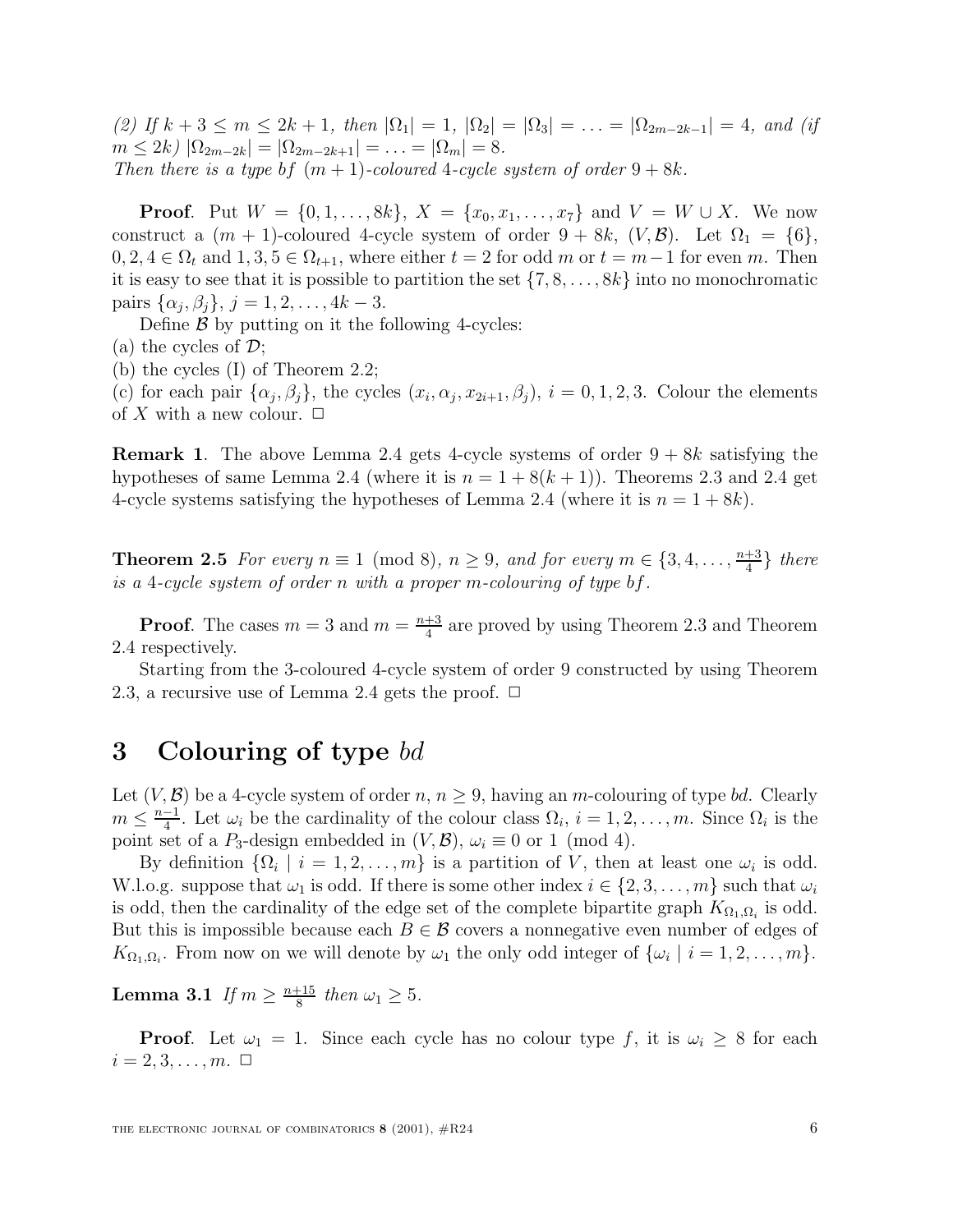**Lemma 3.2** Let  $\omega_1 \geq 5$ , and let

$$
\chi(\omega_1) = \begin{cases}\n1 + 9\mu + 12\mu^2 & \text{if } \omega_1 = 5 + 12\mu \\
6 + 17\mu + 12\mu^2 & \text{if } \omega_1 = 9 + 12\mu \\
13 + 25\mu + 12\mu^2 & \text{if } \omega_1 = 13 + 12\mu\n\end{cases}
$$

Then  $|\{i \mid \omega_i = 4\}| \leq \chi(\omega_1)$ .

**Proof**. Suppose  $\omega_i = 4$  for some  $j \in \{2, 3, ..., m\}$ . Let  $(\Omega_1, \mathcal{P}_1)$  and  $(\Omega_i, \mathcal{P}_i)$  be the two  $P_3$ -designs of order  $\omega_1$  and 4 respectively, embedded in  $(V,\mathcal{B})$ . Put  $\Omega_1 = \{1,2,\ldots,\omega_1\},$  $\Omega_j = \{a_0, a_1, a_2, a_3\}, \mathcal{P}_j = \{[a_0, a_2, a_1], [a_0, a_3, a_2], [a_0, a_1, a_3]\},\$  $\mathcal{F} = \{(a_0, a_2, a_1, x), (a_0, a_3, a_2, y), (a_0, a_1, a_3, z)\}\subseteq \mathcal{B}.$ 

Let  $\mathcal{D}(\Omega_i) = \{B_1, B_2, \ldots, B_\theta\}$  be the set of 4-cycles B of B meeting both  $\Omega_i$  and  $\Omega_1$ . Clearly it is  $B \subseteq \Omega_i \cup \Omega_1$  for every  $B \in \mathcal{D}(\Omega_i)$ .

Let M be the  $4 \times \theta$  array on symbol set  $\mathcal{D}(\Omega_i)$  (with rows indexed by the elements of  $\Omega_i$  and columns indexed by the elements of  $\Omega_1$ ) defined by  $M(a_i, \alpha) = B_{\sigma}$  if and only if  $\{a_i, \alpha\}$  is an edge of  $B_{\sigma}$ . The inclusion  $\mathcal{F} \subseteq \mathcal{D}(\Omega_j)$  follows easily by the fact that the cardinality of the edge set of the complete bipartite graph  $K_{\Omega_1,\{a_i\}}$  is odd,  $i = 0, 1, 2, 3$ , and each 4-cycle  $B \notin \mathcal{F}$  covers a nonnegative even number of edges of  $K_{\Omega_1, \{a_i\}}$ .

Put  $B_1 = (a_0, a_2, a_1, 1), B_2 = (a_0, a_3, a_2, 2), B_3 = (a_0, a_1, a_3, 3).$  Then  $M(a_0, i)$  $M(a_i, i) = B_i$ ,  $i = 1, 2, 3$ . For  $\beta = 1, 2$  let  $\mathcal{D}_{\beta}(\Omega_j)$  denote the set of  $B_{\sigma} \in \mathcal{D}(\Omega_j)$  such that  $|B_{\sigma} \cap \Omega_j| = \beta$ . Each  $B_{\sigma} \in \mathcal{D}_2(\Omega_j)$  gets a  $2 \times 2$  subsquare of M with all entries filled by the same symbol  $B_{\sigma}$ . Thus the number of entries of M containing a symbol of  $\mathcal{D}_2(\Omega_i)$  is a multiple of four. Then  $4\omega_1 = 6 + 2|\mathcal{D}_1(\Omega_i)| + 4|\mathcal{D}_2(\Omega_i)|$  and  $|\mathcal{D}_1(\Omega_i)|$  must be odd.

Let  $|\mathcal{D}_1(\Omega_i)| = 1$  and suppose  $\mathcal{D}_1(\Omega_i) = \{B_4 = (\alpha_1, \alpha_3, \alpha_2, a_t)\}, t \in \{0, 1, 2, 3\}$  and  $\alpha_1, \alpha_2, \alpha_3 \in \{1, 2, \ldots, \omega_1\}.$  It follows  $M(a_t, \alpha_1) = M(a_t, \alpha_2) = B_4$ ,  $\alpha_1, \alpha_2 \ge 4$ , and the remaining cells of columns  $\alpha_1$  and  $\alpha_2$  are filled by a symbol of  $\mathcal{D}_2(\Omega_j)$ . Since this is impossible,  $|\mathcal{D}_1(\Omega_i)| \geq 3$ .

By repeating this argument for each colour class  $\Omega_j$  whose cardinality is four, we obtain  $|\{i \mid \omega_i = 4\}| \leq \frac{1}{3}|\mathcal{P}_1| = \chi(\omega_1).$ 

The upper bound for the number of colour classes is found in next theorem.

**Theorem 3.1** Let  $n \equiv 1 \pmod{8}$ ,  $n > 9$ , and let

$$
\omega(n) = \begin{cases} 5 + 12\mu & \text{if } 9 + 16\mu + 48\mu^2 \le n \le 9 + 48\mu + 48\mu^2 \\ 9 + 12\mu & \text{if } 17 + 48\mu + 48\mu^2 \le n \le 33 + 80\mu + 48\mu^2 \\ 13 + 12\mu & \text{if } 41 + 80\mu + 48\mu^2 \le n \le 65 + 112\mu + 48\mu^2 \end{cases}
$$

Then  $m \leq 1 + \frac{n - \omega(n)}{4}$ .

**Proof**. For  $m < \frac{n+15}{8}$  the proof is trivial. Suppose  $m \geq \frac{n+15}{8}$ . By Lemma 3.1 it is  $\omega_1 \geq 5$ .

If  $\omega_1 \ge \omega(n)$  then  $m \le 1 + \frac{n - \omega_1}{4} \le 1 + \frac{n - \omega(n)}{4}$ .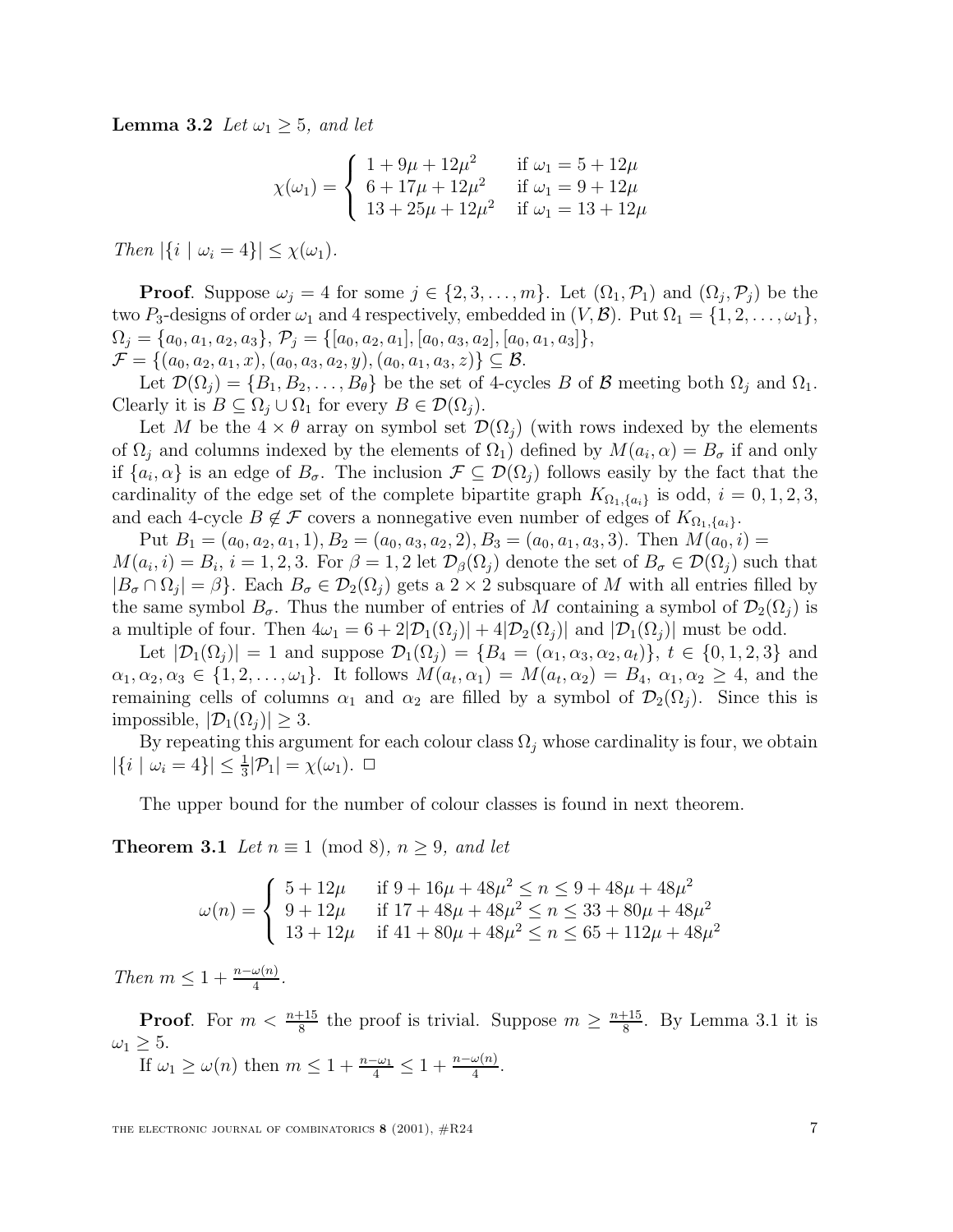Let  $\omega_1 < \omega(n)$ . Then, by Lemma 3.2

$$
m \le 1 + \gamma + \frac{n - \omega_1 - 4\gamma}{8} \le 1 + \chi(\omega_1) + \frac{n - \omega_1 - 4\chi(\omega_1)}{8},
$$

where  $\gamma = |\{i \mid \omega_i = 4\}|$ .

To complete the proof it is sufficient to prove that

$$
n \ge 4\chi(\omega_1) - \omega_1 + 2\omega(n) \tag{1}
$$

We prove (1) only for  $9+16\mu+48\mu^2 \leq n \leq 9+48\mu+48\mu^2$ , leaving to the reader to check the remaining two cases. For  $\mu = 0$ , (1) is trivial. Let  $\mu \geq 1$ . If  $\omega_1 = 5+12\rho$  then  $\rho \leq \mu-1$  and thus it is  $n \geq 9+16\mu+48\mu^2 \geq 4(1+9\rho+12\rho^2)-(5+12\rho)+2(5+12\mu) = 4\chi(\omega_1)-\omega_1+2\omega(n)$ . Similarly it is possible to check (1) for  $\omega_1 \equiv 9$  or 13 (mod 12).  $\Box$ 

In order to prove that for every m such that  $2 \le m \le 1 + \frac{n-\omega(n)}{4}$ , there exists a 4-cycle system  $(V, \mathcal{B})$  having an m-colouring of of type bd, we need to construct some classes of path designs  $P(\omega_1, 3, 1), \omega_1 \equiv 1 \pmod{4}$ , decomposable into the *special configurations*.

Let  $(\Omega_1, \mathcal{P}_1)$  be a  $P(\omega_1, 3, 1)$  and let  $P_i = [x_0^i, x_1^i, x_2^i] \in \mathcal{P}_1$ ,  $i = 1, 2, 3$ . The set  $\{P_1, P_2, P_3\}$  is said to be a *configuration of type 1* if there are three distinct elements  $\gamma_0$ ,  $\gamma_1, \gamma_2 \in \Omega_1$  such that  $x_0^1 = x_0^2 = \gamma_0, x_0^3 = x_2^1 = \gamma_1$  and  $x_2^2 = x_2^3 = \gamma_2$ . We will denote by  $\mathcal{L}_1(\gamma_0, \gamma_1, \gamma_2)$  a configuration of type 1 whose paths have endpoints  $\gamma_0, \gamma_1, \gamma_2$ .

Note that both a bowtie and a 6-cycle will provide a type 1 configuration.

Let  $\gamma_i$ ,  $i = 0, 1, \ldots, 7$  be eight mutually distinct elements of  $\Omega_1$  and let  $\mathcal{L}_1(\gamma_0, \gamma_1, \gamma_2)$ ,  $\mathcal{L}_1(\gamma_3, \gamma_4, \gamma_5)$  and  $\mathcal{L}_1(\gamma_6, \gamma_4, \gamma_7)$  be three configurations of type 1. The configuration  $\mathcal{L}_2(\gamma_0, \gamma_1, \gamma_2, \gamma_3, \gamma_4, \gamma_5, \gamma_6, \gamma_7) = \mathcal{L}_1(\gamma_0, \gamma_1, \gamma_2) \cup \mathcal{L}_1(\gamma_3, \gamma_4, \gamma_5) \cup \mathcal{L}_1(\gamma_6, \gamma_4, \gamma_7)$  is said to be a configuration of type 2.

We say that a  $(\Omega_1, \mathcal{P}_1)$  is  $\mathcal{L}_1$ -decomposable if either the path set  $\mathcal{P}_1$  (if  $\omega_1 \equiv 1$  or 9 (mod 12)), or the path set  $\mathcal{P}_1$  from which two paths having the same endpoints have been deleted (if  $\omega_1 \equiv 5 \pmod{12}$ ), is decomposable into configurations of type 1.

**Example 2**. Let  $\Omega_1 = \{0, 1, \ldots, 4\}$  and let  $\mathcal{L}_1(0, 2, 4) = \{[0, 1, 2], [0, 3, 4], [2, 0, 4]\}.$ Put  $\mathcal{P}_1 = \mathcal{L}_1 \cup \{ [3, 1, 4], [3, 2, 4] \}.$  Then  $(\Omega_1, \mathcal{P}_1)$  is  $\mathcal{L}_1$ -decomposable.

**Example 3**. Let  $\Omega_1 = \{0, 1, \ldots, 8\}$ . A decomposition of  $\mathcal{P}_1$  into 6 configurations of type 1 is the following  $\mathcal{L}_1(1,3,7) = \{ [1, 2, 3], [1, 4, 7], [3, 1, 7] \}, \mathcal{L}_1(4, 8, 6) = \{ [4, 3, 8], [4, 5, 6], [8, 4, 6] \},\$  $\mathcal{L}_1(0,8,2) = \{ [0, 7, 8], [0, 4, 2], [8, 0, 2] \}, \mathcal{L}_1(3, 0, 7) = \{ [3, 6, 0], [3, 5, 7], [0, 3, 7] \},\$  $\mathcal{L}_1(1, 8, 5) = \{ [1, 6, 8], [1, 0, 5], [8, 1, 5] \}, \mathcal{L}_1(2, 8, 6) = \{ [2, 5, 8], [2, 7, 6], [8, 2, 6] \}.$ Note that  $\mathcal{L}_1(1,3,7)\cup \mathcal{L}_1(4,8,6)\cup \mathcal{L}_1(0,8,2)$ , and  $\mathcal{L}_1(3,0,7)\cup \mathcal{L}_1(1,8,5)\cup \mathcal{L}_1(2,8,6)$  are two configurations of type 2.

**Example 4.** Let  $\Omega_1 = \{0, 1, \ldots, 12\}$ . A decomposition of  $\mathcal{P}_1$  into 13 configurations of type 1 is the following  $\mathcal{L}_1(0, 4, 7) = \{ [0, 1, 4], [0, 5, 7], [4, 0, 7] \},\$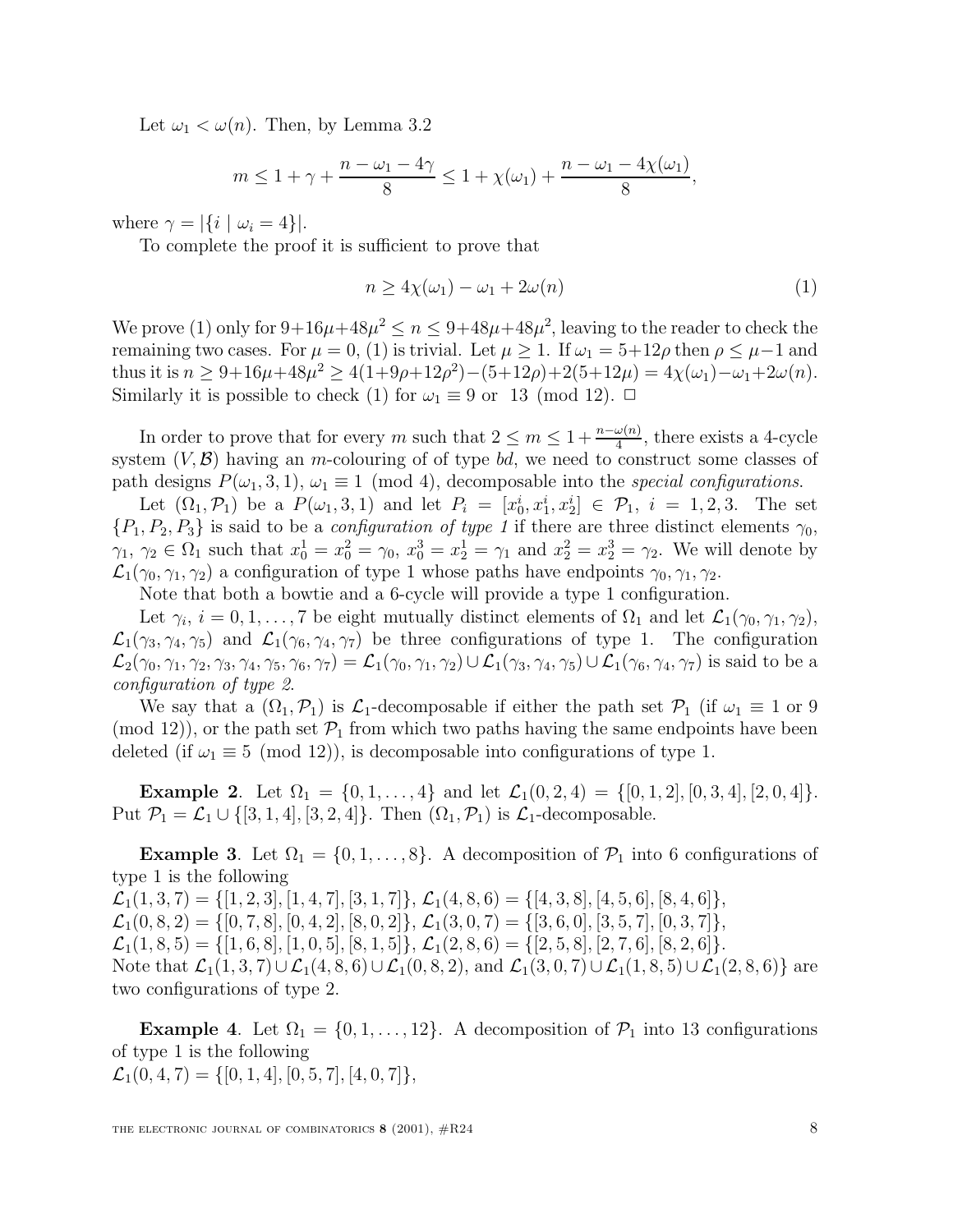$\mathcal{L}_1(1, 5, 6) = \{ [1, 2, 5], [1, 8, 6], [5, 1, 6] \},\$  $\mathcal{L}_1(2,6,9) = \{[2,3,6], [2,7,9], [6,2,9]\},\$  $\mathcal{L}_1(6, 10, 0) = \{ [6, 7, 10], [6, 11, 0], [10, 6, 0] \},\$  $\mathcal{L}_1(4, 8, 9) = \{ [4, 5, 8], [4, 11, 9], [8, 4, 9] \},\$  $\mathcal{L}_1(5, 9, 12) = \{ [5, 6, 9], [5, 10, 12], [9, 5, 12] \},\$  $\mathcal{L}_1(9, 0, 3) = \{ [9, 10, 0], [9, 1, 3], [0, 9, 3] \},\$  $\mathcal{L}_1(7, 11, 12) = \{ [ 7, 8, 11], [ 7, 1, 12], [ 11, 7, 12] \},\$  $\mathcal{L}_1(8, 12, 2) = \{ [ 8, 9, 12], [ 8, 0, 2], [ 12, 8, 2] \},\$  $\mathcal{L}_1(12, 3, 6) = \{ [12, 0, 3], [12, 4, 6], [3, 12, 6] \},\$  $\mathcal{L}_1(10, 1, 2) = \{ [10, 11, 1], [10, 4, 2], [1, 10, 2] \},\$  $\mathcal{L}_1(11, 2, 5) = \{ [11, 12, 2], [11, 3, 5], [2, 11, 5] \},\$  $\mathcal{L}_1(3, 7, 10) = \{ [3, 4, 7], [3, 8, 10], [7, 3, 10] \}.$ 

Note that the first 12 configurations of type 1 get 4 mutually disjoint type 2 configurations.

In order to prove Theorem 3.3 we need to construct  $\mathcal{L}_1$ -decomposable path designs having a *sufficient number* of disjoint decomposition of type 2 as specified by the following theorem.

**Theorem 3.2** Let  $\omega_1 \geq 5$  and let

$$
\tau(\omega_1) = \begin{cases}\n-1 + 2\mu + 3\mu^2 & \text{if } \omega_1 = 1 + 12\mu \\
4\mu + 3\mu^2 & \text{if } \omega_1 = 5 + 12\mu \\
2 + 4\mu + 3\mu^2 & \text{if } \omega_1 = 9 + 12\mu\n\end{cases}
$$

Then for each  $\gamma$ ,  $0 \le \gamma \le \tau(\omega_1)$ , there is a  $\mathcal{L}_1$ -decomposable  $P(\omega_1, 3, 1)$  having  $\gamma$  mutually disjoint configurations of type 2.

**Proof**. Since every configuration of type 2 is decomposable into 3 configurations of type 1, then it is sufficient to prove the theorem for  $\gamma = \tau(\omega_1)$ .

Suppose  $\omega_1 = 1 + 12\mu$ ,  $\mu \geq 1$ . For  $\mu = 1$  the proof follows by Example 4. Let  $\mu \geq 2$ . It is sufficient to prove that the existence of a  $\mathcal{L}_1$ -decomposable  $P(\omega_1, 3, 1), (\Omega_1, \mathcal{P}_1)$ , containing  $\tau(\omega_1)$  disjoint type 2 configurations implies the one of a  $\mathcal{L}_1$ -decomposable  $P(\omega_1 +$ 12, 3, 1) with  $\tau(\omega_1)+5+6\mu$  disjoint type 2 configurations. Put  $\Omega_1 = {\alpha_0, \alpha_1, \ldots, \alpha_{12\mu}}$ . Let  $(\Gamma, \mathcal{Q})$  be a copy of the  $\mathcal{L}_1$ -decomposable  $P(13, 3, 1)$  given in Example 4 based on point set  $\Gamma = {\alpha_{12\mu}} \cup {1, 2, ..., 12}$ . We emphasize that the 4 disjoint configurations of type 2 of  $(\Gamma, \mathcal{Q})$  do not contain  $\mathcal{L}_1(3, 7, 10) = \{[3, 4, 7], [3, 8, 10], [7, 3, 10]\}.$ 

Now we construct the required  $P(\omega_1 + 12, 3, 1)$ ,  $(\Omega_1 \cup \Gamma, \mathcal{P})$ . Put in  $\mathcal P$  the paths of  $P_1 \cup Q$  and the following ones.

(I) For  $i = 0, 1, \ldots, 3\mu - 1$  put in P the paths of following type 2 configurations:  $\mathcal{L}_2^i(1, 2, 3, 5, 6, 7, 8, 9) = \{[1, \alpha_{4i}, 2], [1, \alpha_{4i+1}, 3], [2, \alpha_{4i+2}, 3]\} \cup$  $\{[5,\alpha_{4i},6], [5,\alpha_{4i+2},7], [6,\alpha_{4i+3},7]\} \cup \{[8,\alpha_{4i},7], [8,\alpha_{4i+2},9], [7,\alpha_{4i+1},9]\},\$  $\mathcal{L}_2^i(3, 4, 5, 9, 10, 11, 12, 1) = \{[3, \alpha_{4i}, 4], [3, \alpha_{4i+3}, 5], [4, \alpha_{4i+1}, 5]\} \cup$  $\{[9,\alpha_{4i},10], [9,\alpha_{4i+3},11], [10,\alpha_{4i+1},11]\} \cup \{[12,\alpha_{4i},11], [12,\alpha_{4i+3},1], [11,\alpha_{4i+2},1]\}.$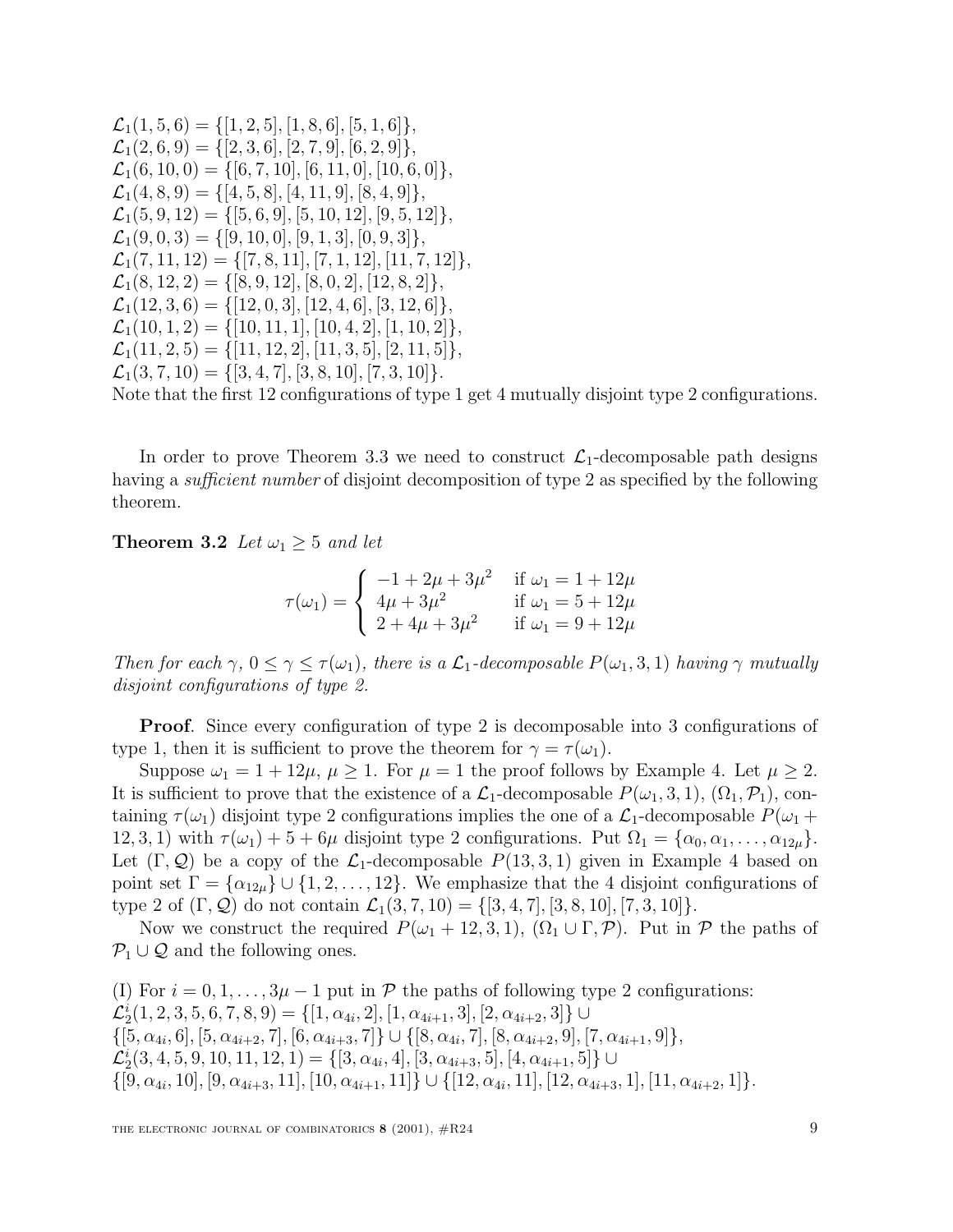(II) For  $i = 0, 1, \ldots, 3\mu - 1$  put in P the paths of following type 1 configurations:  $\mathcal{L}_1^i(2, 4, 6) = \{[2, \alpha_{4i+3}, 4], [2, \alpha_{4i+1}, 6], [4, \alpha_{4i+2}, 6]\},\$  $\mathcal{L}_1^i(8, 10, 12) = \{ [8, \alpha_{4i+3}, 10], [8, \alpha_{4i+1}, 12], [10, \alpha_{4i+2}, 12] \}.$ 

Use  $\mathcal{L}_1(3,7,10) = \{ [3,4,7], [3,8,10], [7,3,10] \}, \mathcal{L}_1^0(2,4,6) \text{ and } \mathcal{L}_1^0(8,10,12) \text{ to form a}$ further configuration of type 2.

It is easy to see that at least  $\tau(\omega_1) + 4 + 2(3\mu) + 1$  disjoint configurations of type 2 appear in P.

By similar arguments it is possible to prove the theorem for  $\omega_1 = 5 + 12\mu$ ,  $9 + 12\mu$ (note that cases  $\omega_1 = 5$  and  $\omega_1 = 9$  are given in Example 2 and Example 3 respectively).  $\Box$ 

**Remark 2**. Let  $(\Omega_1, \mathcal{P}_1)$  be the  $\mathcal{L}_1$ -decomposable  $P(\omega_1, 3, 1)$  constructed using Theorem 3.2 with  $\omega_1 = 5 + 12\mu$ . Then  $\mathcal{P}_1$  contains the block set Q of a P(5,3,1) isomorphic to the one given in Example 2. Moreover  $\mathcal{P}_1 - \mathcal{Q}$  is decomposable into configurations of type 1.

**Theorem 3.3** Let  $\bar{m} = 1 + \frac{n - \omega(n)}{4}$ ,  $n \equiv 1 \pmod{8}$ ,  $n \geq 9$ , where  $\omega(n)$  is defined as in Theorem 3.1. Then there is a 4-cycle system of order n having a proper  $\bar{m}$ -colouring of type bd.

**Proof**. Suppose

$$
9 + 16\mu + 48\mu^2 \le n \le 9 + 48\mu + 48\mu^2 \tag{2}
$$

Put  $\omega_1 = \omega(n) = 5 + 12\mu$  and  $\lambda = \frac{1}{3} \left[ \frac{\omega_1(\omega_1 - 1)}{4} - 2 \right] = 1 + 9\mu + 12\mu^2$ . By (2) it is

$$
1 + \mu + 12\mu^2 \le \frac{n - \omega_1}{4} \le 1 + 9\mu + 12\mu^2 \tag{3}
$$

and

$$
0 \le \lambda - \frac{n - \omega_1}{4} \le 8\mu \tag{4}
$$

It is easy to see that  $\rho = \lambda - \frac{n-\omega_1}{4}$  is even. Then  $0 \leq \frac{\rho}{2} \leq 4\mu < \tau(5 + 12\mu)$ . Using Theorem 3.2 it is possible to construct a  $\mathcal{L}_1$ -decomposable  $\bar{P}(\omega_1, 3, 1)$ ,  $(\Omega_1, \mathcal{P}_1)$ , containing  $\frac{\rho}{2}$  configurations of type 2, say  $\mathcal{L}_2^i$   $i = 1, 2, \dots \frac{\rho}{2}$ .

Let  $\delta = \lambda - 3\frac{\rho}{2} = \frac{n-\omega_1-2\rho}{4}$ . Denote by  $\mathcal{L}_1^j$   $j = 1, 2, ..., \delta$ , the type 1 configurations contained in  $(\Omega_1, \tilde{\mathcal{P}}_1)$  not occuring in  $\mathcal{L}_2^i$  for some  $i \in \{1, 2, \dots \frac{\rho}{2}\}.$ 

Let  $(\Gamma, \mathcal{Q})$  be the  $P(5, 3, 1)$  embedded in  $(\Omega_1, \mathcal{P}_1)$ . Suppose that  $\mathcal{L}_1^1 \subseteq \mathcal{Q}$  (see above Remark 2).

Put  $\Omega_1 = {\alpha_0, \alpha_1, \ldots, \alpha_{4+12\mu}}, A_i = {a_0^i, a_1^i, a_2^i, a_3^i}, i = 1, 2, \ldots, \frac{n-\omega_1}{4}.$ 

Now we construct a 4-cycle system  $(V, \mathcal{B})$  of order n having a  $\bar{m}$ -colouring of type bd. Let  $V = \Omega_1 \cup \left(\bigcup_{i=1}^{\frac{n-\omega_1}{4}} A_i\right)$ . Let  $\mathcal B$  be the following set of 4-cycles.

(I) Let  $\Gamma = {\alpha_0, \alpha_1, \alpha_2, \alpha_3, \alpha_4}$ . Put in  $\beta$  the 4-cycles:  $(\alpha_1, \alpha_0, \alpha_2, a_2^1), (\alpha_1, \alpha_3, \alpha_4, a_3^1), (\alpha_2, \alpha_1, \alpha_4, a_1^1), (\alpha_3, \alpha_0, \alpha_4, a_0^1), (\alpha_3, \alpha_2, \alpha_4, a_2^1),$  $(a_0^1, a_2^1, a_1^1, \alpha_1), (a_0^1, a_3^1, a_2^1, \alpha_0), (a_0^1, a_1^1, a_3^1, \alpha_2)$  and  $(\alpha_0, a_3^1, \alpha_3, a_1^1)$ .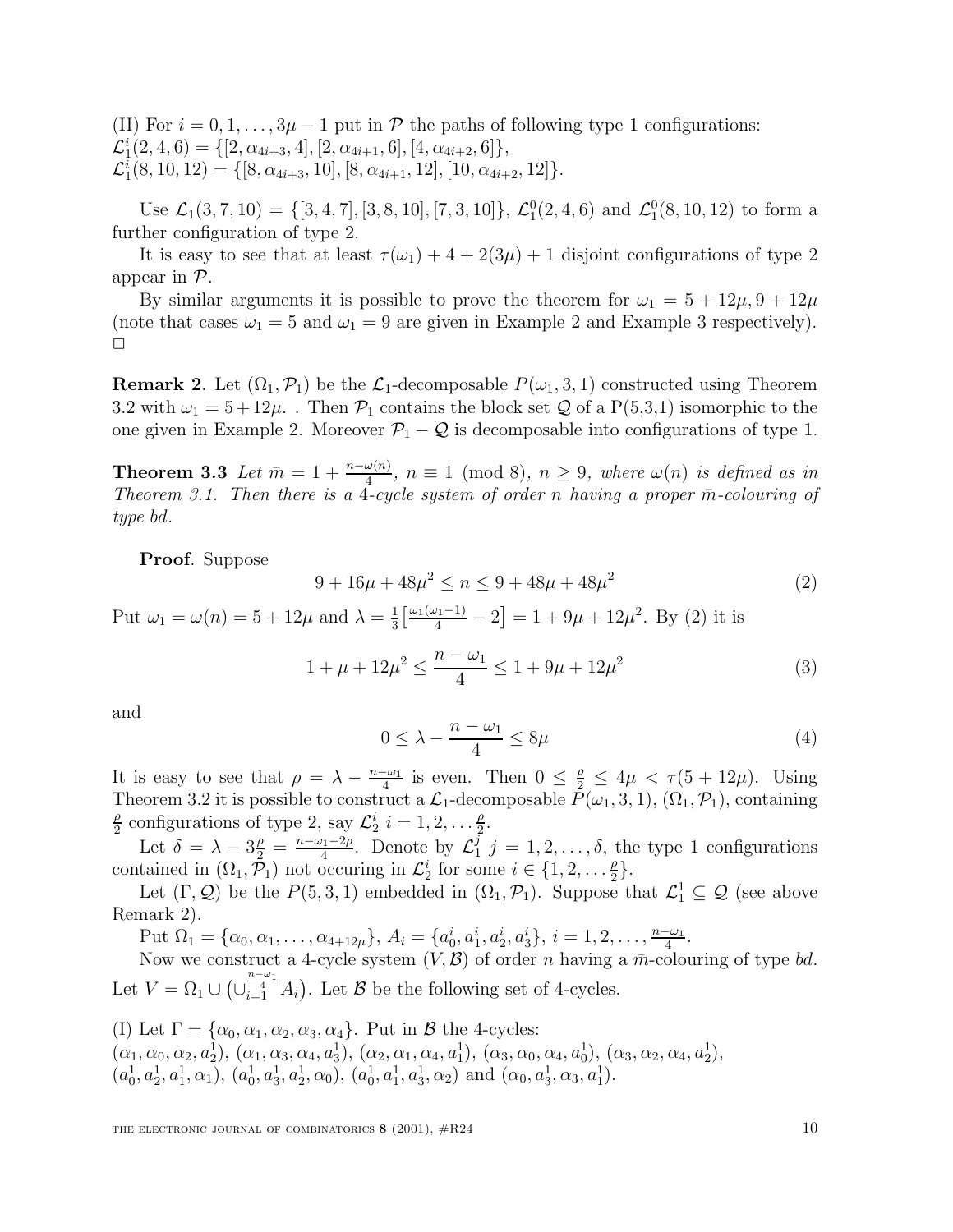If  $n = 9 (\mu = 0)$  then the proof is completed. If  $\mu \ge 1$  then using Lemma 2.1 decompose the complete bipartite graph  $K_{\Omega_1-\Gamma,A_1}$  into edge disjoint 4-cycles and put them in  $\mathcal{B}$ . Moreover put in  $\beta$  the following ones.

(II). Let  $j \in \{2, 3, ..., \delta\}$ . We can suppose that  $\mathcal{L}_1^j = \{[y_0, y_3, y_1], [y_0, y_4, y_2], [y_1, y_5, y_2]\},\$ where  $y_0, y_1, \ldots, y_5$  are elements of  $\Omega_1$  such that  $y_0 \neq y_1 \neq y_2 \neq y_0$  and  $y_3 \neq y_4 \neq y_5 \neq y_3$ .

Put in B the 4-cycles  $(y_0, y_3, y_1, a_3^j)$ ,  $(y_0, y_4, y_2, a_2^j)$ ,  $(y_1, y_5, y_2, a_1^j)$ ,  $(a_0^j, a_2^j, a_1^j, y_0)$ ,  $(a_0^j, a_3^j, a_2^j, y_1)$  and  $(a_0^j, a_1^j, a_3^j, y_2)$ .

Decompose the complete bipartite graph  $K_{\Omega_1-\{y_0,y_1,y_2\},A_j}$  into edge disjoint 4-cycles and put them in  $\mathcal{B}$ .

(III). Let  $i \in \{1 + \delta, 2 + \delta, \ldots, \frac{\rho}{2} + \delta\}$ . We can suppose that  $\mathcal{L}^{i-\delta}_2=\{[y_0,y_8,y_1],[y_0,y_9,y_2],[y_1,y_{10},y_2]\}\cup\{[y_3,y_{11},y_4],[y_3,y_{12},y_5],[y_4,y_{13},y_5]\}\cup$  $\{[y_6, y_{14}, y_4], [y_6, y_{15}, y_7], [y_4, y_{16}, y_7]\},$  where  $y_0, y_1, \ldots, y_{16}$  are elements of  $\Omega_1$  such that  $|\{y_0, y_1, \ldots, y_7\}| = 8.$ 

Put in B the 4-cycles  $(y_0, y_8, y_1, a_3^i), (y_0, y_9, y_2, a_2^i), (y_1, y_{10}, y_2, a_1^i), (y_3, y_{11}, y_4, a_1^i),$  $(y_3, y_{12}, y_5, a_0^i), (y_4, y_{13}, y_5, a_2^i), (y_6, y_{14}, y_4, a_0^i), (y_6, y_{15}, y_7, a_2^i), (y_4, y_{16}, y_7, a_3^i),$  $(a_0^i, a_2^i, a_1^i, y_0), (a_0^i, a_3^i, a_2^i, y_1), (a_0^i, a_1^i, a_3^i, y_2), (a_2^i, y_3, a_3^i, \bar{y}), (a_1^i, y_5, a_3^i, y_6), (a_0^i, y_7, a_1^i, \bar{y}),$ where  $\bar{y} \in \Omega_1$  and  $\bar{y} \neq y_i$  for  $i = 0, 1, \ldots, 7$ .

Decompose the complete bipartite graph  $K_{\Omega_1-\{\bar{y},y_0,y_1,...,y_7\},A_i}$  into edge disjoint 4-cycles and put them in  $\beta$ .

(IV). Decompose the complete bipartite graph  $K_{A_i,A_j}$ ,  $i \neq j$ , into edge disjoint 4-cycles and put them in  $\mathcal{B}$ .

It is easy to see that the above constructed  $(V, \mathcal{B})$  is a 4-cycle system of order n having a proper  $\bar{m}$ -colouring of type bd (the colour classes are  $\Omega_1, A_1, A_2, \ldots, A_{\frac{n-\omega_1}{4}}$ ).

Similarly it is possible to prove the theorem in the remaining cases  $17 + 48\mu + 48\mu^2 \le$  $n \leq 33 + 80\mu + 48\mu^2$  and  $33 + 80\mu + 48\mu^2 \leq n \leq 65 + 112\mu + 48\mu^2$ .  $\Box$ 

**Theorem 3.4** For every  $n \equiv 1 \pmod{8}$ ,  $n \ge 9$ , and for every  $m \in \{2, 3, ..., 1 + \frac{n - \omega(n)}{4}\}\$ there is a 4-cycle system of order n with a proper m-colouring of type bd.

**Proof**. The cases  $m = 2$  and  $m = 1 + \frac{n - \omega(n)}{4}$  are proved by Lemma 2.2 and Theorem 3.3 respectively. As in Theorem 2.2 it is possible to prove that the existence of a 4-cycle system of order n having an m-colouring of type bd, implies the one of a 4-cycle system of order  $n + 8$  having an  $(m + 1)$ -colouring of type bd.  $\Box$ 

### **4** 2**-Colouring of type** b

In this section we deal with the spectrum problem for 4-cycle systems having a 2-colouring of type b. This problem is equivalent to find a 4-cycle system  $(V, \mathcal{B})$  having two  $P_3$ -designs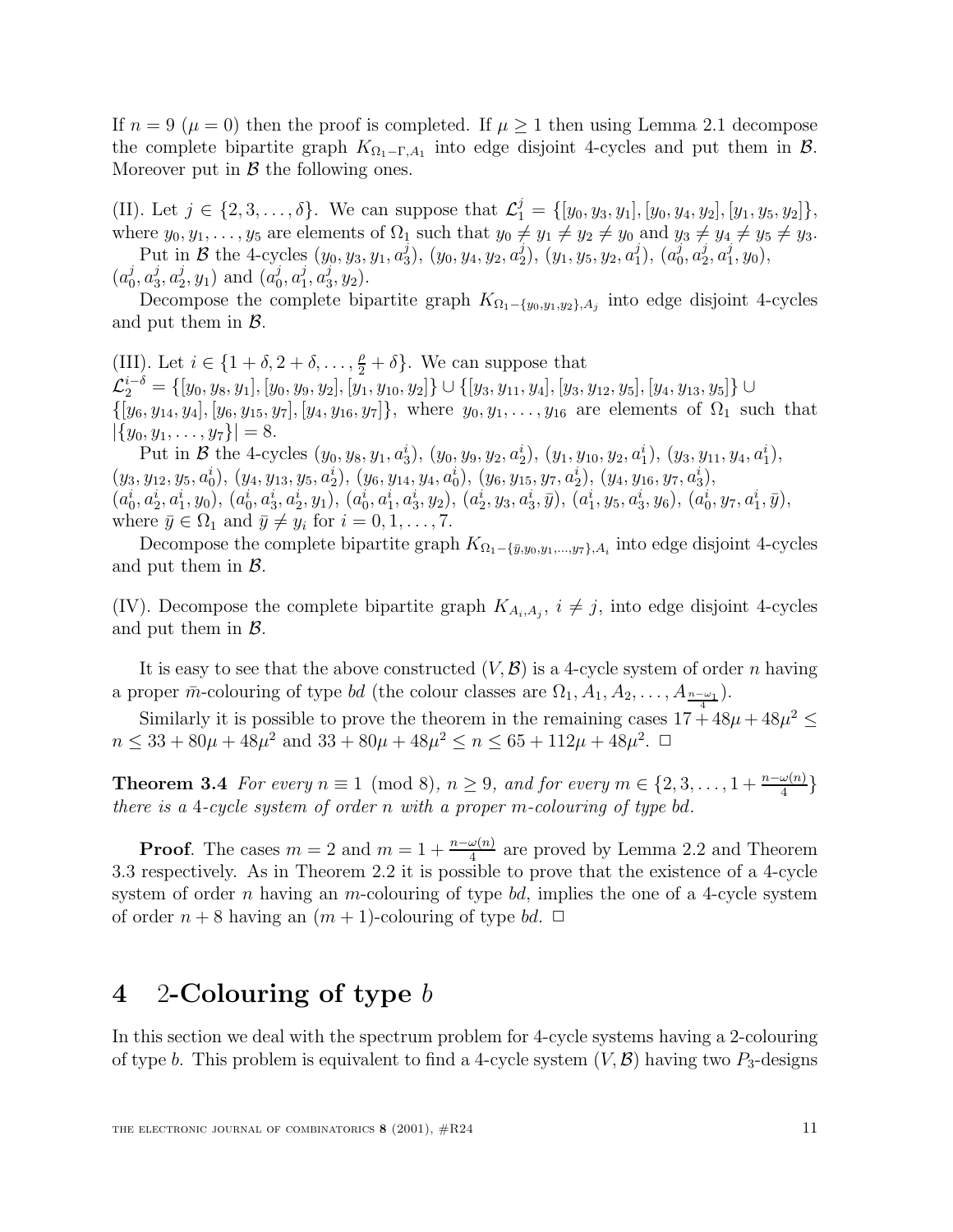$(\Omega_i, \mathcal{P}_i), i = 1, 2$ , embedded on it and such that each 4-cycle of B contains exactly one path of  $\mathcal{P}_1 \cup \mathcal{P}_2$ , i.e.  $|\mathcal{B}| = |\mathcal{P}_1| + |\mathcal{P}_2|$ .

**Theorem 4.1** Let  $(V, \mathcal{B})$  be a 4-cycle system of order n having a 2-colouring of type b, and let  $\Omega_i$ ,  $|\Omega_i| = \omega_i$  i = 1, 2, be the two colour classes. Then either (1)  $\omega_1 = 21 + 52\mu + 32\mu^2$  and  $\omega_2 = 28 + 60\mu + 32\mu^2$ ,  $\mu \ge 0$ , or (2)  $\omega_1 = 4\mu + 32\mu^2$  and  $\omega_2 = 1 + 12\mu + 32\mu^2$ ,  $\mu > 1$ .

**Proof**. Let  $(\Omega_i, \mathcal{P}_i)$ ,  $i = 1, 2$ , be the two  $P_3$ -designs embedded in  $(V, \mathcal{B})$ . By  $|\mathcal{B}| =$  $|\mathcal{P}_1| + |\mathcal{P}_2|$  it is

$$
(\omega_1 - \omega_2)^2 - (\omega_1 + \omega_2) = 0.
$$
 (5)

By (5),  $\omega_1 \neq \omega_2$ . Suppose  $\omega_1 < \omega_2$  and put  $t = \omega_2 - \omega_1$ . Since  $t^2 = \omega_2 + \omega_1$ , then  $\omega_1 = \frac{t^2 - t}{2}$ and  $\omega_2 = \frac{t^2 + t}{2}$ . So we obtain  $t^2 - 1 \equiv 0 \pmod{8}$ ,  $\frac{t^2 - t}{2} \equiv 0$  or 1 (mod 4) and  $\frac{t^2 + t}{2} \equiv 0$  or 1 (mod 4). It follows that  $t \equiv 1$  or 7 (mod 8). Putting either  $t = 1 + 8\mu$  or  $t = 7 + 8\mu$  we complete the proof.  $\Box$ 

**Theorem 4.2** For each nonnegative integer  $\mu$  there is a 4-cycle system of order  $\bar{n} =$  $49 + 112\mu + 64\mu^2$  having a 2-colouring of type b and colour classes  $\Omega_1$ ,  $\Omega_2$  of cardinality  $\omega_1 = 21 + 52\mu + 32\mu^2$ ,  $\omega_2 = 28 + 60\mu + 32\mu^2$  respectively.

**Proof**. Let  $n = \bar{n} - 8(1 + \mu)$ ,  $\delta = 4 + 13\mu + 8\mu^2$ . Put  $X_i = \{x_0^i, x_1^i, x_2^i, x_3^i\}$ ,  $Y_i =$  $\{y_0^i, y_1^i, y_2^i, y_3^i, \}, A_j = \{a_0^j, a_1^j, \ldots, a_7^j\}, X = \bigcup_{i=0}^{\delta} X_i \ (|X| = \omega_2 - 8(1 + \mu)), Y = \bigcup_{i=0}^{\delta} Y_i,$  $\Omega_1 = {\infty} \cup Y$ ,  $A = \cup_{j=0}^{\mu} A_j$  and  $\Omega_2 = X \cup A$ . Let  $(W, \mathcal{D})$ ,  $W = \Omega_1 \cup X$ , be the 4-cycle system of order *n* having a 2-colouring of type bd constructed by using Lemma 2.2. Let  $\mathcal{D}_1 = \{(x_0^i, y_3^i, x_1^i, \infty) \mid i = 0, 1, \ldots, \delta\}$  be the set of cycles of  $\mathcal{D}$  having colour type bd. Let  $V = \Omega_1 \cup \Omega_2$ . Our aim is to produce a 4-cycle system of order  $\bar{n}$  on vertex set V, having a 2-colouring of type b with colour classes  $\Omega_1$  and  $\Omega_2$ . To do this at first we embed  $(W, \mathcal{D})$ in a 4-cycle system  $(V, \mathcal{D} \cup \mathcal{C})$ , then we replace the cycles whose colour type is not b with type b cycles covering the same edge-set of the previous ones.

For  $i = 1, 2, ..., 9$  let  $\mathcal{C}_i$  be the cycle-set given in Appendix 1. Put  $\mathcal{C} = \bigcup_{i=1}^9 \mathcal{C}_i$ . In order to prove that  $(V, \mathcal{D} \cup \mathcal{C})$  is a 4-cycle system it is sufficient to verify that the cycles in C cover the edges of  $K_A \cup K_{A,\{\infty\}\cup X\cup Y}$ . Clearly  $|\mathcal{C}_1| = 14(\mu+1), |\mathcal{C}_2| = 16\mu(\mu+1),$  $|\mathcal{C}_3| = 30(\mu + 1) + 8(\mu + 1)^2 + 40\mu(\mu + 1), |\mathcal{C}_4| = 16(2\mu + 2)(\mu + 1), |\mathcal{C}_5| = 5(\mu + 1),$  $|\mathcal{C}_6| = 32(\mu + 1)\mu^2 + 24\mu(\mu + 1), |\mathcal{C}_7| = |\mathcal{C}_6|, |\mathcal{C}_8| = 64\mu(\mu + 1)^2$  and  $|\mathcal{C}_9| = 8\mu(\mu + 1)$ . It follows that C covers the same number of edges of  $K_A \cup K_{A,\{\infty\}\cup X\cup Y}$ . Then it is sufficient to verify that every edge of  $K_A \cup K_{A,\{\infty\}\cup X\cup Y}$  is covered by some cycle in C. In the following we show how to check this:

– for  $i = 0, 1, \ldots, \mu$ , the edges of  $K_{A_i}$  are covered by cycles in  $\mathcal{C}_1$ ;

– for  $i = 0, 1, \ldots, \mu$ , the edges of  $K_{A_i, {\{\infty\}}}$  are covered by cycles in  $\mathcal{C}_1$ ;

– if  $\mu \geq 1$ , then for  $i = 0, 1, \ldots, \mu - 1$ ,  $j = i + 1, i + 2, \ldots, \mu$  the edges of  $K_{A_i, A_j}$  are covered by cycles in  $\mathcal{C}_2$ ;

– for  $i = 0, 1, \ldots, 3\mu + 2$ , the edges of  $K_{A,Y_i}$  are covered by cycles in  $C_1 \cup C_3$ ;

– for  $i = 3\mu + 3$ ,  $3\mu + 4$ ,  $\dots$ ,  $5\mu + 4$ , the edges of  $K_{A,Y_i}$  are covered by cycles in  $\mathcal{C}_4$ ;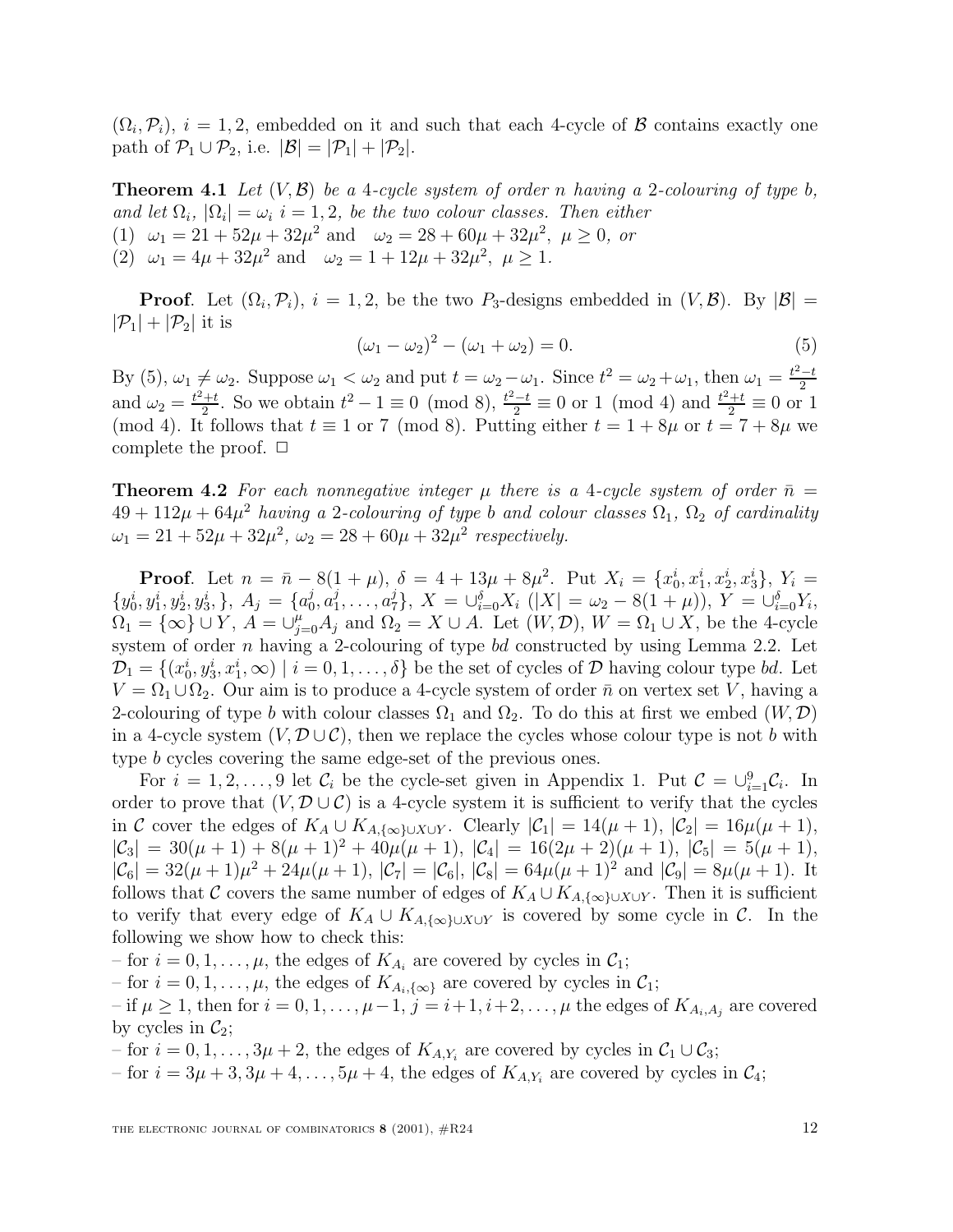– for  $i = 5\mu + 5, 5\mu + 6, \ldots, \delta$ , the edges of  $K_{A,Y_i}$  are covered by cycles in  $C_2 \cup C_6 \cup C_7 \cup C_8$ ; – for  $i = 0, 1, \ldots, 5\mu + 4$ , the edges of  $K_{A,X_i}$  are covered by cycles in  $C_3 \cup C_4 \cup C_5$ ;

– for  $i = 5\mu + 5, 5\mu + 6, \ldots, \delta$ , the edges of  $K_{A,X_i}$  are covered by cycles in  $C_6 \cup C_7 \cup C_8 \cup C_9$ . Remark that the colour classes are  $\Omega_1$  and  $\Omega_2$ . Then the cycles of  $C_5 \cup C_9$  are monochromatic whereas the ones of  $C_1 \cup C_2 \cup C_3 \cup C_4 \cup C_6 \cup C_7 \cup C_8$  are of colour type b. Let  $\mathcal{B}_1$  be the set of cycles, of colour type b, given in Appendix 1. It is easy to verify that  $\mathcal{B}_1$  and  $\mathcal{C}_5 \cup \mathcal{C}_9 \cup \mathcal{D}_1$  cover the same edges.

Put  $\mathcal{B} = (\mathcal{D} - \mathcal{D}_1) \cup (\mathcal{C} - (\mathcal{C}_5 \cup \mathcal{C}_9)) \cup \mathcal{B}_1$ . Then  $(V, \mathcal{B})$  is the required 4-cycle system of order  $\bar{n}$  having a 2-colouring of type b.  $\Box$ 

**Theorem 4.3** For each  $\mu \geq 1$  there is a 4-cycle system of order  $\bar{n} = 1 + 16\mu + 64\mu^2$ having a 2-colouring of type b and colour classes  $\Omega_1$ ,  $\Omega_2$  of cardinality  $\omega_1 = 4\mu + 32\mu^2$ ,  $\omega_2 = 1 + 12\mu + 32\mu^2$  respectively.

**Proof**. Let  $n = \bar{n} - 8\mu$ ,  $\delta = 8\mu^2 + \mu - 1$ . Put  $X_i = \{x_0^i, x_1^i, x_2^i, x_3^i\}$ ,  $Y_i = \{y_0^i, y_1^i, y_2^i, y_3^i\}$ ,  $A_j = \{a_0^j, a_1^j, \ldots, a_7^j\}, \Omega_1 = \bigcup_{i=0}^{\delta} X_i, Y = \bigcup_{i=0}^{\delta} Y_i, A = \bigcup_{j=0}^{\mu-1} A_j \text{ and } \Omega_2 = \{\infty\} \cup Y \cup A.$ 

Let  $(I)$ ,  $(II)$  and  $(III)$  be the cycle-sets constructed in Lemma 2.2. Change  $y_0^i$  with  $\infty$  in cycles of (I) and (III) and leave unchanged those of (II). Then we obtain a 4cycle system of order n  $(W, \mathcal{D})$ ,  $W = \Omega_1 \cup Y \cup \{\infty\}$ , having a 2-colouring of type bd, with colour classes  $\Omega_1$  and  $Y \cup {\infty}$ , and such that the set of cycles of colour type bd is  $\mathcal{D}_1 = \{ (x_0^i, y_3^i, x_1^i, y_0^i) \mid i = 0, 1, \ldots, \delta \}.$ 

Let  $V = \Omega_1 \cup \Omega_2$ . For  $i = 1, 2, ..., 6$  let  $C_i$  be the cycle-set given in Appendix 2 (where the suffices of x and y are (mod 4), and the suffices of a are (mod 8)).

Put  $C = \bigcup_{i=1}^{6} C_i$  and  $\mathcal{B} = C \cup (\mathcal{D} - \mathcal{D}_1)$ . In order to prove that  $(V, \mathcal{B})$  is the required 4-cycle system of order  $\bar{n}$  having a 2-colouring of type b, it is sufficient to verify that the cycles in C cover the edges of  $K_A \cup K_{A,\{\infty\}\cup X\cup Y}$  and  $\mathcal{D}_1$ .

Clearly  $|\mathcal{C}_1| = 14\mu, |\mathcal{C}_2| = 16\mu(\mu - 1), |\mathcal{C}_3| = 9(4\mu^2 - 2\mu) + 108\mu^2, |\mathcal{C}_4| = 16\mu(8\mu^2 8\mu$ ) − 16 $\mu(\mu-1)-4\mu$ ,  $|\mathcal{C}_5|=24\mu$  and  $|\mathcal{C}_6|=16\mu(\mu-1)$ . It follows that C covers the same number of edges of  $\mathcal{D}_1$  and  $K_A \cup K_{A,\{\infty\}\cup X\cup Y}$ . Then it is sufficient to verify that every edge of  $\mathcal{D}_1$  and  $K_A \cup K_{A,\{\infty\}\cup X\cup Y}$  is covered by some cycle in C. In the following we show how to check this:

– for  $i = 0, 1, \ldots, \mu - 1$ , the edges of  $K_{A_i}$  are covered by cycles in  $\mathcal{C}_1$ ;

– if  $\mu \geq 2$ , then for  $i = 0, 1, \ldots, \mu - 2$ ,  $j = i + 1, i + 2, \ldots, \mu - 1$  the edges of  $K_{A_i, A_j}$  are covered by cycles in  $\mathcal{C}_2$ ;

– for  $i = 0, 1, \ldots, \mu - 1$ , the edges of  $K_{A_i, {\{\infty\}}}$  are covered by cycles in  $\mathcal{C}_5$ ;

– for  $i = 0, 1, \ldots, 9\mu - 1$ , the edges of  $K_{A,X_i}$  are covered by cycles in  $C_1 \cup C_3 \cup C_5$ ;

– for  $i = 9\mu, 9\mu + 1, \ldots, \delta$ , the edges of  $K_{A,X_i}$  are covered by cycles in  $\mathcal{C}_1 \cup \mathcal{C}_2 \cup \mathcal{C}_4$ ;

– for  $i = 0, 1, \ldots, 9\mu - 1$ , the edges of  $K_{A,Y_i}$  are covered by cycles in  $C_3 \cup C_5$ ;

– for  $i = 9\mu, 9\mu + 1, \ldots, \delta$ , the edges of  $K_{A,Y_i}$  are covered by cycles in  $C_4 \cup C_5 \cup C_6$ ;

– the edges of  $\mathcal{D}_1$  are covered by cycles in  $\mathcal{C}_5 \cup \mathcal{C}_6$ .  $\Box$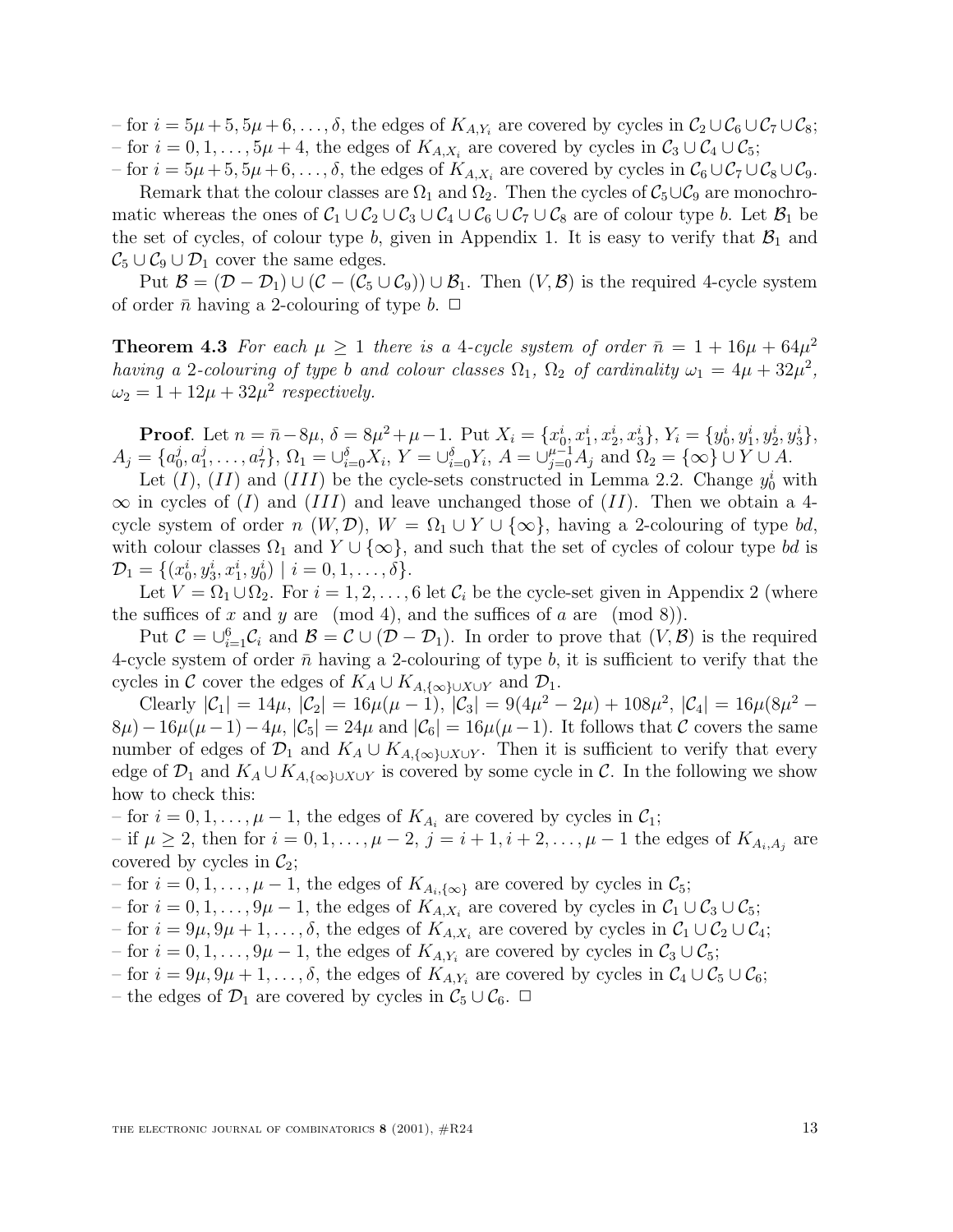## **References**

- [1] C.J. Colbourn, J.H. Dinitz and A. Rosa, Bicoloring Steiner triple systems, Electron. J. Combin., **6**, (1999), R25.
- [2] C.J. Colbourn and A. Rosa, Triple Systems, Oxford Mathematical Monographs, Oxford University Press, (1999), Clarendon Press, Oxford.
- [3] J.H. Dinitz and D.R. Stinson, A singular direct product for Bicolorable Steiner Triple Systems, to appear.
- [4] P. Hell and A. Rosa, Graph decompositions, handcuffed prisoners, and balanced P-designs, Discrete Math., **2**, (1972), 229–252.
- [5] C. C. Lindner and C. A. Rodger, Decomposition into cycles II: Cycle Systems, Contemporary Design Theory: A Collection of Surveys (eds. J. H. Dinitz and D. R. Stinson), John Wiley and Son, New York (1992), 325–369.
- [6] L. Milazzo and Zs. Tuza, Upper chromatic number of Steiner triple and quadruple systems, Discrete Math., **174** (1997), 247-259.
- [7] L. Milazzo and Zs. Tuza, Strict clourings for classes of Steiner triple systems, Discrete Math., **182** (1998), 233-243.
- [8] S. Milici, A. Rosa and V. Voloshin, Colouring Steiner systems with specified block colour patterns, Discrete Math., to appear.
- [9] G. Quattrocchi, Embedding path designs in 4-cycle systems, *Discrete Math.*, to appear.
- [10] D. Sotteau, Decompositions of  $K_{m,n}$  ( $K_{m,n}^*$ ) into cycles (circuits) of length 2k, J. Combin. Theory (B), **30** (1981), 75-81.
- [11] M. Tarsi, Decomposition of a complete multigraph into simple paths: nonbalanced handcuffed designs, J. Combin. Theory Ser. A, **34** (1983), 60-70.
- $[12]$  V. Voloshin, On the upper chromatic number of a hypergraph, Australasian J. Combin., **11** (1995), 25-45.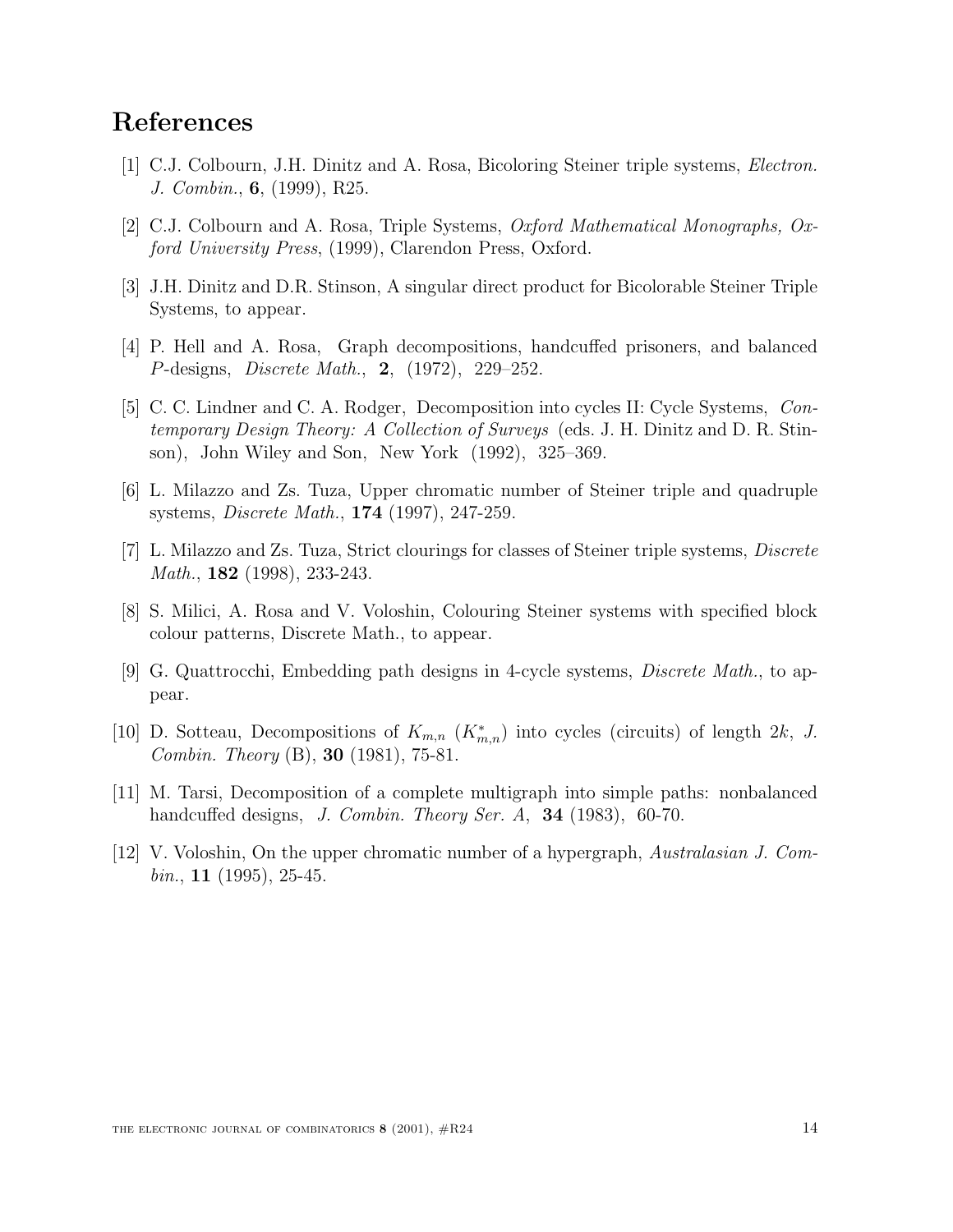**Appendix 1**

| $i = 0, 1, \ldots, \mu$ | $(a_0^1, a_1^2, a_1^1, \infty), (a_2^1, a_4^1, a_3^1, \infty), (a_4^1, a_6^1, a_5^1, \infty), (a_6^1, a_2^1, a_7^1, \infty),$<br>$(a_0^i, a_1^i, a_5^i, y_0^{3i}), (a_0^i, a_2^i, a_5^i, y_1^{3i}), (a_2^i, a_1^i, a_6^i, y_2^{3i}), (a_2^i, a_3^i, a_6^i, y_3^{3i}),$<br>$(a_4^i, a_1^i, a_3^i, y_0^{1+3i}), (a_4^i, a_0^i, a_3^i, y_1^{1+3i}), (a_0^i, a_5^i, a_7^i, y_2^{1+3i}),$<br>$(a_0^i, a_6^i, a_7^i, y_3^{1+3i}), (a_4^i, a_5^i, a_3^i, y_0^{2+3i}), (a_4^i, a_7^i, a_3^i, y_1^{2+3i}).$ |
|-------------------------|----------------------------------------------------------------------------------------------------------------------------------------------------------------------------------------------------------------------------------------------------------------------------------------------------------------------------------------------------------------------------------------------------------------------------------------------------------------------------------------------------|

| $\mu > 1$                        | $(a_0^i, a_0^j, a_1^i, y_0^\tau),\, (a_0^i, a_1^j, a_1^i, y_1^\tau),\, (a_0^i, a_2^j, a_1^i, y_0^{\tau+1}),$                                         |  |
|----------------------------------|------------------------------------------------------------------------------------------------------------------------------------------------------|--|
| $i = 0, 1, \ldots, \mu - 1$      | $(a_0^i, a_3^j, a_1^i, y_1^{\tau+1}), (a_2^i, a_4^j, a_3^i, y_0^{\tau+2}), (a_2^i, a_5^j, a_3^i, y_1^{\tau+2}),$                                     |  |
| $j = i + 1, i + 2, \ldots, \mu$  | $(a_2^i, a_6^j, a_3^i, y_0^{\tau+3}), (a_2^i, a_7^j, a_3^i, y_1^{\tau+3}), (a_4^i, a_0^j, a_5^i, y_0^{\tau+4}),$                                     |  |
| $\tau = 5 + 5\mu +$              | $(a^i_4,a^j_1,a^i_5,y_1^{\tau+4}),\, (a^i_4,a^j_2,a^i_5,y_0^{\tau+5}),\, (a^i_4,a^j_3,a^i_5,y_1^{\tau+5}),$                                          |  |
| $+16(j-\frac{i(i+1)}{2}+i\mu-1)$ | $(a_6^i, a_4^j, a_7^i, y_0^{\tau+6}), (a_6^i, a_5^j, a_7^i, y_1^{\tau+6}), (a_6^i, a_6^j, a_7^i, y_0^{\tau+7}),$                                     |  |
|                                  | $(a^i_6,a^j_7,a^i_7,y^{ \tau+7}_1),\, (a^j_0,a^i_2,a^j_1,y^{ \tau+8}_0),\,(a^j_0,a^i_3,a^j_1,y^{ \tau+8}_1),$                                        |  |
|                                  | $(a_0^{\jmath},a_6^i,a_1^{\jmath},y_0^{\tau+9}),\,(a_0^{\jmath},a_7^i,a_1^{\jmath},y_1^{\tau+9}),\,(a_2^{\jmath},a_2^i,a_3^{\jmath},y_0^{\tau+10}),$ |  |
|                                  | $(a^j_2,a^i_3,a^j_3,y_1^{\tau+10}),\, (a^j_2,a^i_6,a^j_3,y_0^{\tau+11}),\,(a^j_2,a^i_7,a^j_3,y_1^{\tau+11}),$                                        |  |
|                                  | $(a_4^j, a_0^i, a_5^j, y_0^{\tau+12}), (a_4^j, a_1^i, a_5^j, y_1^{\tau+12}), (a_4^j, a_4^i, a_5^j, y_0^{\tau+13}),$                                  |  |
|                                  | $(a_4^j, a_5^i, a_5^j, y_1^{\tau+13}), (a_6^j, a_0^i, a_7^j, y_0^{\tau+14}), (a_6^j, a_1^i, a_7^j, y_1^{\tau+14}),$                                  |  |
|                                  | $(a_6^j, a_4^i, a_7^j, y_0^{\tau+15}), (a_6^j, a_5^i, a_7^j, y_1^{\tau+15}).$                                                                        |  |

| $\mathcal{C}_3$                                                                                     |                                                                                                                                                                                                                                                                                                                                                                                                                                                                                                                                                                                                                                                                                                                                                                                                                                                                                                                                                                                                                                                                                                                                                                                                                            |
|-----------------------------------------------------------------------------------------------------|----------------------------------------------------------------------------------------------------------------------------------------------------------------------------------------------------------------------------------------------------------------------------------------------------------------------------------------------------------------------------------------------------------------------------------------------------------------------------------------------------------------------------------------------------------------------------------------------------------------------------------------------------------------------------------------------------------------------------------------------------------------------------------------------------------------------------------------------------------------------------------------------------------------------------------------------------------------------------------------------------------------------------------------------------------------------------------------------------------------------------------------------------------------------------------------------------------------------------|
| $\lceil i = 0, 1, \ldots, \mu \rceil$                                                               | $(a_1^i,x_0^{5i},a_4^i,y_0^{3i}),\,(a_2^i,x_0^{5i},a_6^i,y_0^{3i}),\,(a_3^i,x_0^{5i},a_7^i,y_0^{3i}),$<br>$(a_1^i,x_1^{5i},a_4^i,y_1^{3i}),\,(a_2^i,x_1^{5i},a_6^i,y_1^{3i}),\,(a_3^i,x_1^{5i},a_7^i,y_1^{3i}),$<br>$(a_0^i, x_0^{5i+1}, a_4^i, y_2^{3i}), (a_1^i, x_0^{5i+1}, a_5^i, y_2^{3i}), (a_3^i, x_0^{5i+1}, a_7^i, y_2^{3i}),$<br>$(a_0^i, x_1^{5i+1}, a_4^i, y_3^{3i}), (a_1^i, x_1^{5i+1}, a_5^i, y_3^{3i}), (a_3^i, x_1^{5i+1}, a_7^i, y_3^{3i}),$<br>$(a_0^i,x_0^{\bar{5}i+2},a_5^i,y_0^{3i+1}),\ (a_1^i,x_0^{5i+2},a_6^i,y_0^{3i+1}),\ (a_2^i,x_0^{5i+2},a_7^i,y_0^{3i+1}),$<br>$(a_0^i,x_1^{\tilde{5}i+2},a_5^{\tilde{i}},y_1^{\tilde{3}i+1}),\ (a_1^i,x_1^{5i+2},a_6^i,y_1^{3i+1}),\ (a_2^i,x_1^{5i+2},a_7^i,y_1^{3i+1}),$<br>$(a_1^i,x_0^{5i+3},a_4^i,y_2^{3i+1}),\, (a_2^i,x_0^{5i+3},a_5^i,y_2^{3i+1}),\,(a_3^i,x_0^{5i+3},a_6^i,y_2^{3i+1}),$<br>$\big(a_1^{\bar{i}},x_1^{\bar{5}i+3},a_4^{\bar{i}},y_3^{\bar{3}i+1}\big),\,\big(a_2^{\bar{i}},x_1^{\bar{5}i+3},a_5^{\bar{i}},y_3^{\bar{3}i+1}\big),\,\big(a_3^{\bar{i}},x_1^{\bar{5}i+3},a_6^{\bar{i}},y_3^{3i+1}\big),$<br>$(a_0^i, x_0^{5i+4}, a_5^i, y_0^{3i+2}), (a_1^i, x_0^{5i+4}, a_6^i, y_0^{3i+2}), (a_2^i, x_0^{5i+4}, a_7^i, y_0^{3i+2}),$ |
|                                                                                                     | $(a_0^i,x_1^{\bar{5}i+4},a_5^i,y_1^{\bar{3}i+2}),\,(a_1^{\bar{i}},x_1^{\bar{5}i+4},a_6^i,y_1^{\bar{3}i+2}),\,(a_2^i,x_1^{\bar{5}i+4},a_7^i,y_1^{\bar{3}i+2}),$                                                                                                                                                                                                                                                                                                                                                                                                                                                                                                                                                                                                                                                                                                                                                                                                                                                                                                                                                                                                                                                             |
| $i, j = 0, 1, \ldots, \mu$<br>$\sigma = 0, 1, 2, 3$                                                 | $\overline{(a_{2\sigma}^j, x_2^i, a_{2\sigma+1}^j, y_2^{3i+2})}, (a_{2\sigma}^j, x_3^i, a_{2\sigma+1}^j, y_3^{3i+2}),$                                                                                                                                                                                                                                                                                                                                                                                                                                                                                                                                                                                                                                                                                                                                                                                                                                                                                                                                                                                                                                                                                                     |
| $\mu > 1$<br>$\mid i, \rho = 0, 1, \ldots, \mu$<br>$\parallel \rho \neq i$<br>$\sigma = 0, 1, 2, 3$ | $(a_{2\sigma}^{\rho}, x_0^{5i}, a_{2\sigma+1}^{\rho}, y_0^{3i}), (a_{2\sigma}^{\rho}, x_1^{5i}, a_{2\sigma+1}^{\rho}, y_1^{3i}),$<br>$(a_{2\sigma}^{\rho}, x_0^{5i+1}, a_{2\sigma+1}^{\rho}, y_2^{3i}), (a_{2\sigma}^{\rho}, x_1^{5i+1}, a_{2\sigma+1}^{\rho}, y_3^{3i}),$<br>$(a_{2\sigma}^{\rho},x_0^{5i+2},a_{2\sigma+1}^{\rho},y_0^{3i+1}),\ (a_{2\sigma}^{\rho},x_1^{5i+2},a_{2\sigma+1}^{\rho},y_1^{3i+1}),$<br>$(a_{2\sigma}^{\rho},x_{0}^{5i+3},a_{2\sigma+1}^{\rho},y_{2}^{3i+1}),\,(a_{2\sigma}^{\rho},x_{1}^{5i+3},a_{2\sigma+1}^{\rho},y_{3}^{3i+1}),$<br>$(a_{2\sigma}^{\rho}, x_0^{5i+4}, a_{2\sigma+1}^{\rho}, y_0^{3i+2}), (a_{2\sigma}^{\rho}, x_1^{5i+4}, a_{2\sigma+1}^{\rho}, y_1^{3i+2}).$                                                                                                                                                                                                                                                                                                                                                                                                                                                                                                            |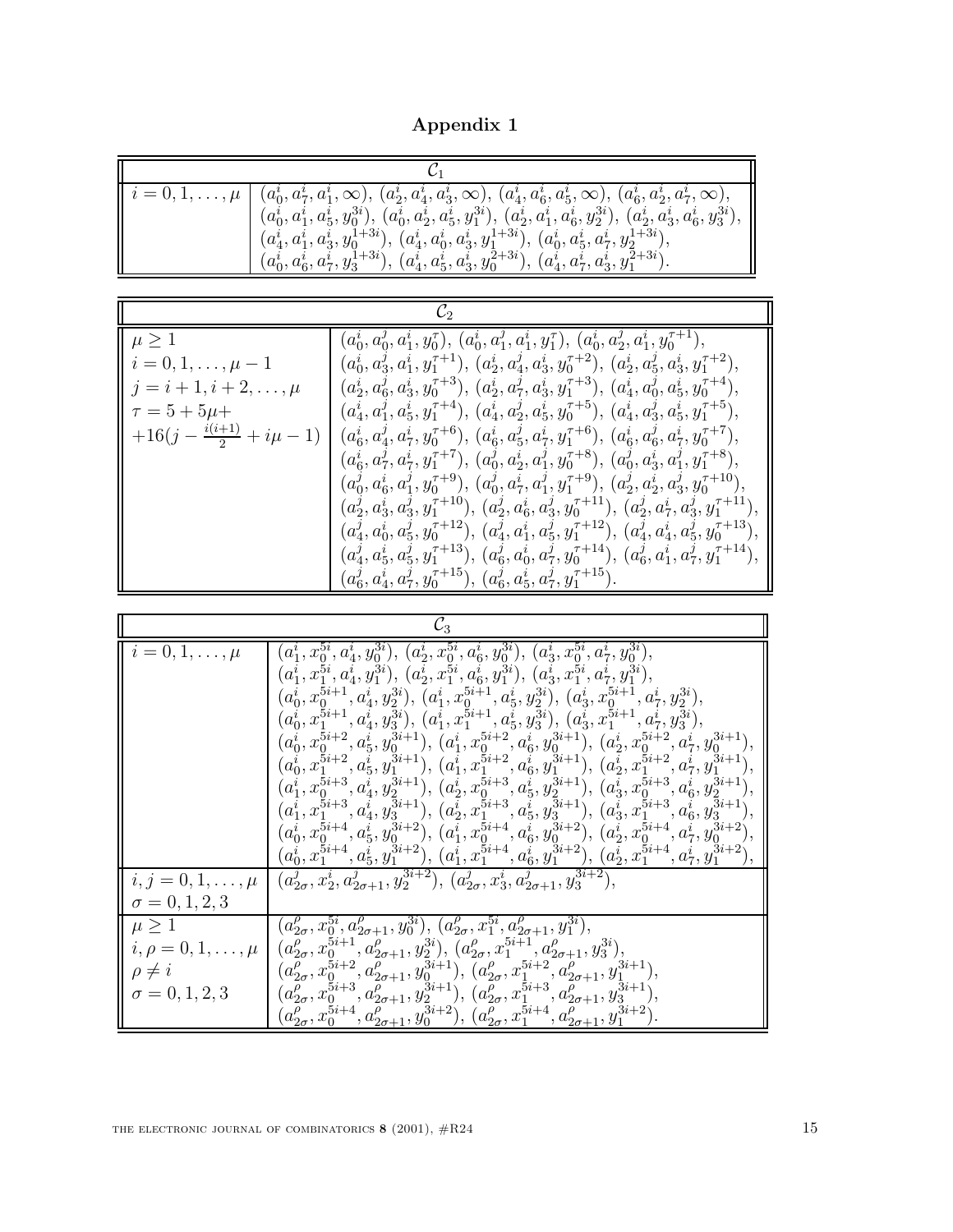| $\parallel j=0,1,\ldots,\mu$<br>$\sigma = 0, 1, 2, 3$ | $i = 0, 1, , 2\mu + 1$ $(a_{2\sigma}^j, x_2^{2i+\mu+1}, a_{2\sigma+1}^j, y_0^{i+3\mu+3}), (a_{2\sigma}^j, x_3^{2i+\mu+1}, a_{2\sigma+1}^j, y_1^{i+3\mu+3}),$<br>$j = 0, 1, , \mu$ $(a_{2\sigma}^j, x_2^{2i+\mu+2}, a_{2\sigma+1}^j, y_2^{i+3\mu+3}), (a_{2\sigma}^j, x_3^{2i+\mu+2}, a_{2\sigma+1}^j, y_3^{i+3\mu+3}).$ |
|-------------------------------------------------------|-------------------------------------------------------------------------------------------------------------------------------------------------------------------------------------------------------------------------------------------------------------------------------------------------------------------------|

|  | $\left[ i = 0, 1, \ldots, \mu \right] \, \left. \left. \begin{array}{l} (a_0^i, x_0^{5i}, a_5^i, x_1^{5i}), \, (a_2^i, x_0^{5i+1}, a_6^i, x_1^{5i+1}), \, (a_3^i, x_0^{5i+2}, a_4^i, x_1^{5i+2}), \, \\ (a_0^i, x_0^{5i+3}, a_7^i, x_1^{5i+3}), \, (a_3^i, x_0^{5i+4}, a_4^i, x_1^{5i+4}). \end{array} \right] \, .$ |  |
|--|----------------------------------------------------------------------------------------------------------------------------------------------------------------------------------------------------------------------------------------------------------------------------------------------------------------------|--|

| $\mu \geq 1$                     | $(a_{2\sigma}^{\nu}, x_0^{\tau}, a_{1+2\sigma}^{\nu}, y_0^{\tau}), (a_{2\sigma}^{\nu}, x_1^{\tau}, a_{1+2\sigma}^{\rho}, y_1^{\tau}),$                                                                                                                                                                                                                                                                             |
|----------------------------------|--------------------------------------------------------------------------------------------------------------------------------------------------------------------------------------------------------------------------------------------------------------------------------------------------------------------------------------------------------------------------------------------------------------------|
| $i = 0, 1, \ldots, \mu - 1$      | $(a_{2\sigma}^{\rho}, x_0^{\tau+1}, a_{1+2\sigma}^{\rho}, y_0^{\tau+1}), (a_{2\sigma}^{\rho}, x_1^{\tau+1}, a_{1+2\sigma}^{\rho}, y_1^{\tau+1}),$                                                                                                                                                                                                                                                                  |
| $j = i + 1, i + 2, \ldots, \mu$  | $(a_{2\sigma}^{\rho}, x_0^{\tau+2}, a_{1+2\sigma}^{\rho}, y_0^{\tau+2}), (a_{2\sigma}^{\rho}, x_1^{\tau+2}, a_{1+2\sigma}^{\rho}, y_1^{\tau+2}),$                                                                                                                                                                                                                                                                  |
| $\tau = 5 + 5\mu +$              | $(a_{2\sigma}^{\rho}, x_0^{\tau+3}, a_{1+2\sigma}^{\rho}, y_0^{\tau+3}), (a_{2\sigma}^{\rho}, x_1^{\tau+3}, a_{1+2\sigma}^{\rho}, y_1^{\tau+3}),$                                                                                                                                                                                                                                                                  |
| $+16(j-\frac{i(i+1)}{2}+i\mu-1)$ | $(a_{2\sigma}^{\rho}, x_0^{\tau+4}, a_{1+2\sigma}^{\rho}, y_0^{\tau+4}), (a_{2\sigma}^{\rho}, x_1^{\tau+4}, a_{1+2\sigma}^{\rho}, y_1^{\tau+4}),$                                                                                                                                                                                                                                                                  |
| $\rho=0,1,\ldots,\mu$            | $(a_{2\sigma}^{\rho}, x_0^{\tau+5}, a_{1+2\sigma}^{\rho}, y_0^{\tau+5}), (a_{2\sigma}^{\rho}, x_1^{\tau+5}, a_{1+2\sigma}^{\rho}, y_1^{\tau+5}),$                                                                                                                                                                                                                                                                  |
| $\rho \neq i$                    | $(a_{2\sigma}^{\rho}, x_0^{\tau+6}, a_{1+2\sigma}^{\rho}, y_0^{\tau+6}), (a_{2\sigma}^{\rho}, x_1^{\tau+6}, a_{1+2\sigma}^{\rho}, y_1^{\tau+6}),$                                                                                                                                                                                                                                                                  |
| $\sigma = 0, 1, 2, 3$            | $(a_{2\sigma}^{\rho}, x_0^{\tau+\gamma}, a_{1+2\sigma}^{\rho}, y_0^{\tau+\gamma}), (a_{2\sigma}^{\rho}, x_1^{\tau+\gamma}, a_{1+2\sigma}^{\rho}, y_1^{\tau+\gamma}),$                                                                                                                                                                                                                                              |
| $\chi = 1, 2, 3$                 | $(a_{2\chi}^i,x_0^\tau,a_{1+2\chi}^i,y_0^\tau),\,(a_{2\chi}^i,x_1^\tau,a_{1+2\chi}^i,y_1^\tau),$                                                                                                                                                                                                                                                                                                                   |
| $i, j, \mu, \tau$ as above       | $(a_{2\chi}^i,x_0^{\tau+1},a_{1+2\chi}^i,y_0^{\tau+1}),\,(a_{2\chi}^i,x_1^{\tau+1},a_{1+2\chi}^i,y_1^{\tau+1}),$                                                                                                                                                                                                                                                                                                   |
| $\chi = 0, 2, 3$                 | $(a_{2\chi}^i,x_0^{\tau+2},a_{1+2\chi}^i,y_0^{\tau+2}),\,(a_{2\chi}^i,x_1^{\tau+2},a_{1+2\chi}^i,y_1^{\tau+2}),$                                                                                                                                                                                                                                                                                                   |
| $i, j, \mu, \tau$ as above       | $(\underline{a}^i_{2\chi},\overline{x_0}^{\tau+3},\overline{a}^i_{1+2\chi},\overline{y_0}^{\tau+3}),\,(\overline{a}^i_{2\chi},\overline{x_1}^{\tau+3},\overline{a}^i_{1+2\chi},\overline{y_1}^{\tau+3}),$                                                                                                                                                                                                          |
| $\chi = 0, 1, 3$                 |                                                                                                                                                                                                                                                                                                                                                                                                                    |
| $i, j, \mu, \tau$ as above       | $\begin{array}{l} \hline (a_{2\chi}^{\overline{i}},x_0^{\overline{r}+4},a_{1+2\chi}^{\overline{i}+2},y_0^{\overline{r}+4}), \ (a_{2\chi}^{\overline{i}},x_1^{\overline{r}+4},a_{1+2\chi}^{\overline{i}+2x},y_1^{\overline{r}+4}),\ (a_{2\chi}^{\overline{i}},x_0^{\overline{r}+5},a_{1+2\chi}^{\overline{i}},y_1^{\overline{r}+5}), \ (a_{2\chi}^{\overline{i}},x_1^{\overline{r}+5},a_{1+2\chi}^{\overline{i}},y$ |
| $\chi = 0, 1, 2$                 | $\overline{(a_{2x}^i, x_0^{\tau+6}, a_{1+2x}^i, y_0^{\tau+6}), (a_{2x}^i, x_1^{\tau+6}, a_{1+2x}^i, y_1^{\tau+6})},$                                                                                                                                                                                                                                                                                               |
| $i, j, \mu, \tau$ as above       | $(a_{2\chi}^i,x_0^{\tau+7},a_{1+2\chi}^i,y_0^{\tau+7}),\,(a_{2\chi}^i,x_1^{\tau+7},a_{1+2\chi}^i,y_1^{\tau+7}).$                                                                                                                                                                                                                                                                                                   |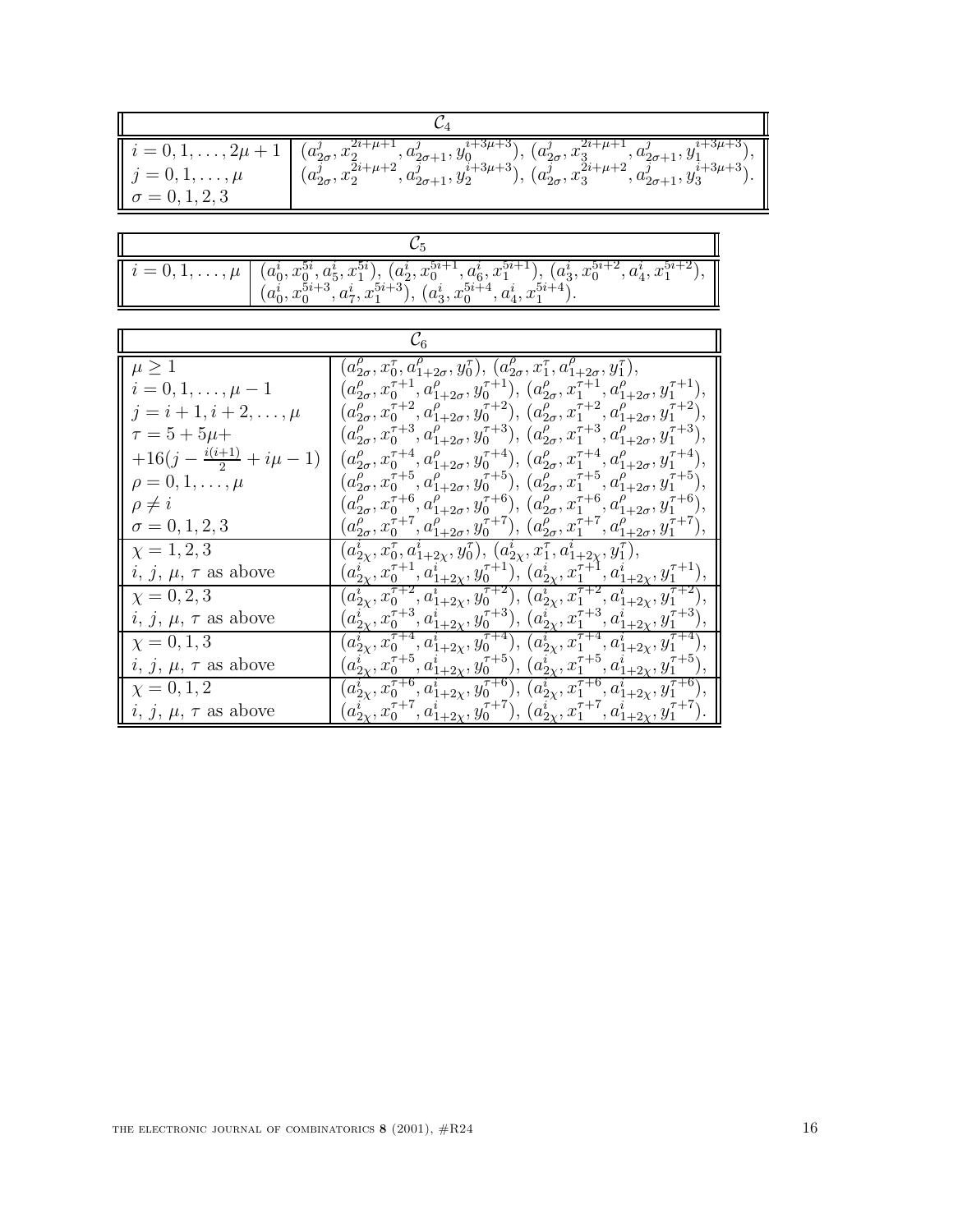| $\mu \geq 1$                     | $(a_{2\sigma}^{\rho}, x_0^{\tau+8}, a_{1+2\sigma}^{\rho}, y_0^{\tau+8}), (a_{2\sigma}^{\rho}, x_1^{\tau+8}, a_{1+2\sigma}^{\overline{\rho}}, y_1^{\tau+8}),$                                                                                                                              |  |
|----------------------------------|-------------------------------------------------------------------------------------------------------------------------------------------------------------------------------------------------------------------------------------------------------------------------------------------|--|
| $i = 0, 1, \ldots, \mu - 1$      | $(a_{2\sigma}^\rho,x_0^{\tau+9},a_{1+2\sigma}^\rho,y_0^{\tau+9}),\,(a_{2\sigma}^\rho,x_1^{\tau+9},a_{1+2\sigma}^\rho,y_1^{\tau+9})$                                                                                                                                                       |  |
| $j = i + 1, i + 2, \ldots, \mu$  | $(a_{2\sigma}^{\rho}, x_0^{\tau+10}, a_{1+2\sigma}^{\rho}, y_0^{\tau+10}), (a_{2\sigma}^{\rho}, x_1^{\tau+10}, a_{1+2\sigma}^{\rho}, y_1^{\tau+10}),$                                                                                                                                     |  |
| $\tau = 5 + 5\mu +$              | $(a_{2\sigma}^{\rho}, x_0^{\tau+11}, a_{1+2\sigma}^{\rho}, y_0^{\tau+11}), (a_{2\sigma}^{\rho}, x_1^{\tau+11}, a_{1+2\sigma}^{\rho}, y_1^{\tau+11}),$                                                                                                                                     |  |
| $+16(j-\frac{i(i+1)}{2}+i\mu-1)$ | $(a_{2\sigma}^{\rho}, x_0^{\tau+12}, a_{1+2\sigma}^{\rho}, y_0^{\tau+12}), (a_{2\sigma}^{\rho}, x_1^{\tau+12}, a_{1+2\sigma}^{\rho}, y_1^{\tau+12}),$                                                                                                                                     |  |
| $\rho=0,1,\ldots,\mu$            | $(a_{2\sigma}^{\rho}, x_0^{\tau+13}, a_{1+2\sigma}^{\rho}, y_0^{\tau+13}), (a_{2\sigma}^{\rho}, x_1^{\tau+13}, a_{1+2\sigma}^{\rho}, y_1^{\tau+13})$                                                                                                                                      |  |
| $\rho \neq j$                    | $(a_{2\sigma}^{\rho}, x_0^{\tau+14}, a_{1+2\sigma}^{\rho}, y_0^{\tau+14}), (a_{2\sigma}^{\rho}, x_1^{\tau+14}, a_{1+2\sigma}^{\rho}, y_1^{\tau+14})$                                                                                                                                      |  |
| $\sigma = 0, 1, 2, 3$            | $(a_{2\sigma}^{\rho}, x_0^{\tau+15}, a_{1+2\sigma}^{\rho}, y_0^{\tau+15}), (a_{2\sigma}^{\rho}, x_1^{\tau+15}, a_{1+2\sigma}^{\rho}, y_1^{\tau+15}).$                                                                                                                                     |  |
| $\chi = 1, 2, 3$                 | $\overline{(a^{j}_{2\chi},x_{0}^{\tau+8},a^{j}_{1+2\chi},y_{0}^{\tau+8})},\,(a^{j}_{2\chi},x_{1}^{\tau+8},a^{j}_{1+2\chi},y_{1}^{\tau+8})},$                                                                                                                                              |  |
| $i,\,j,\,\mu,\,\tau$ as above    | $(a_{2\chi}^j, x_0^{\tau+9}, a_{1+2\chi}^j, y_0^{\tau+9}), (a_{2\chi}^j, x_1^{\tau+9}, a_{1+2\chi}^j, y_1^{\tau+9}),$                                                                                                                                                                     |  |
| $\chi = 0, 2, 3$                 | $(a_{2\chi}^j, x_0^{\tau+10}, a_{1+2\chi}^j, y_0^{\tau+10}), (a_{2\chi}^j, x_1^{\tau+10}, a_{1+2\chi}^j, y_1^{\tau+10}),$                                                                                                                                                                 |  |
| $i, j, \mu, \tau$ as above       | $(a_{2\chi}^j, x_0^{\tau+11}, a_{1+2\chi}^j, y_0^{\tau+11}), (a_{2\chi}^j, x_1^{\tau+11}, a_{1+2\chi}^j, y_1^{\tau+11})$                                                                                                                                                                  |  |
| $\chi = 0, 1, 3$                 | $(a_{2x}^j, x_0^{\tau+12}, a_{1+2x}^j, y_0^{\tau+12}), (a_{2x}^j, x_1^{\tau+12}, a_{1+2x}^j, y_1^{\tau+12}),$                                                                                                                                                                             |  |
| $i, j, \mu, \tau$ as above       | $(a_{2\chi}^{j^{\infty}}, x_{0}^{\tau+13}, a_{1+2\chi}^{j^{\infty}}, y_{0}^{\tau+13}), (a_{2\chi}^{j^{\infty}}, x_{1}^{\tau+13}, a_{1+2\chi}^{j^{\infty}}, y_{1}^{\tau+13})$                                                                                                              |  |
| $\chi = 0, 1, 2$                 | $\left( \overline{a}_{2x}^{\overline{j}} , \overline{x_0^{\tau+14}}, \overline{a}_{1+2x}^{\overline{j}} , \overline{y_0^{\tau+14}} \right), \, \overline{a}_{2x}^{\overline{j}} , \, \overline{x_1^{\tau+14}}, \overline{a}_{1+2x}^{\overline{j}} , \, \overline{y_1^{\tau+14}} \right),$ |  |
| $i, j, \mu, \tau$ as above       | $(a_{2\chi}^j, x_0^{\tau+15}, a_{1+2\chi}^j, y_0^{\tau+15}), \ (a_{2\chi}^j, x_1^{\tau+15}, a_{1+2\chi}^j, y_1^{\tau+15})$                                                                                                                                                                |  |

| $\mu \geq 1, i = 0, 1, \ldots, \mu - 1, j = i + 1, i + 2, \ldots, \mu \mid (a_{2\sigma}^{\gamma}, x_2^{\tau + \alpha}, a_{1+2\sigma}^{\gamma}, y_2^{\tau + \alpha}),$<br>$\tau = 5 + 5\mu + 16(j - \frac{i(i+1)}{2} + i\mu - 1)$<br>$\gamma = 0, 1, \ldots, \mu, \alpha = 0, 1, \ldots, 15, \sigma = 0, 1, 2, 3$ | $(a_{2\sigma}^{\gamma}, x_3^{\tau+\alpha}, a_{1+2\sigma}^{\gamma}, y_3^{\tau+\alpha}).$ |
|------------------------------------------------------------------------------------------------------------------------------------------------------------------------------------------------------------------------------------------------------------------------------------------------------------------|-----------------------------------------------------------------------------------------|

| $\mu \geq 1, i = 0, 1, \ldots, \mu - 1$                 | $(a_{2\sigma}^i, x_0^{\tau+2\sigma}, a_{2\sigma+1}^i, x_1^{\tau+2\sigma}),$     |
|---------------------------------------------------------|---------------------------------------------------------------------------------|
| $j = i + 1, i + 2, \ldots, \mu$                         | $(a_{2\sigma}^i, x_0^{\tau+2\sigma+1}, a_{2\sigma+1}^i, x_1^{\tau+2\sigma+1}).$ |
| $\tau = 5 + 5\mu + 16(j - \frac{i(i+1)}{2} + i\mu - 1)$ | $(a_{2\sigma}^j, x_0^{\tau+2\sigma+8}, a_{2\sigma+1}^j, x_1^{\tau+2\sigma+8}),$ |
| $\sigma = 0, 1, 2, 3$                                   | $(a_{2\sigma}^j, x_0^{\tau+2\sigma+9}, a_{2\sigma+1}^j, x_1^{\tau+2\sigma+9}).$ |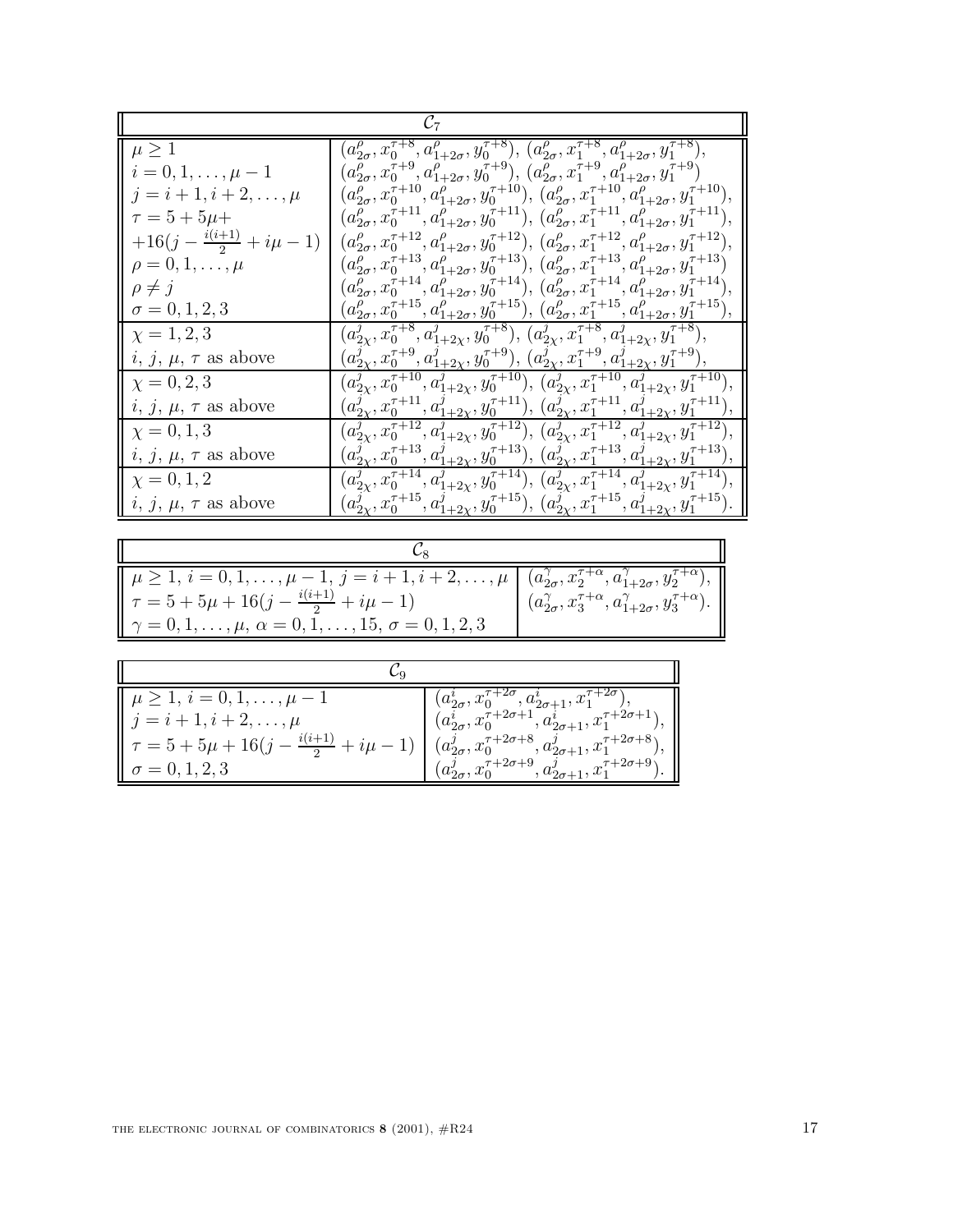| $\mathcal{B}_1$                                                                                                                                                |                                                                                                                                                                                                                                                                                                                                                                                                                                                                                                                                                                                                                                                               |
|----------------------------------------------------------------------------------------------------------------------------------------------------------------|---------------------------------------------------------------------------------------------------------------------------------------------------------------------------------------------------------------------------------------------------------------------------------------------------------------------------------------------------------------------------------------------------------------------------------------------------------------------------------------------------------------------------------------------------------------------------------------------------------------------------------------------------------------|
| $\parallel i=0,1,\ldots,\mu$                                                                                                                                   | $(x_0^{5i}, a_0^i, x_1^{5i}, \infty), (x_0^{5i}, a_5^i, x_1^{5i}, y_3^{5i})$<br>$(x_0^{5i+1}, a_2^i, x_1^{5i+1}, \infty), (x_0^{5i+1}, a_6^i, x_1^{5i+1}, y_3^{5i+1}),$<br>$(x_0^{5i+2}, a_3^i, x_1^{5i+2}, \infty), (x_0^{5i+2}, a_4^i, x_1^{5i+2}, y_3^{5i+2}),$<br>$(x_0^{5i+3}, a_0^i, x_1^{5i+3}, \infty), (x_0^{5i+3}, a_7^i, x_1^{5i+3}, y_3^{5i+3}),$<br>$(x_0^{5i+4}, a_3^i, x_1^{5i+4}, \infty), (x_0^{5i+4}, a_4^i, x_1^{5i+4}, y_3^{5i+4}).$                                                                                                                                                                                                      |
| $\mu \geq 1, \sigma = 0, 1, 2, 3$<br>$i = 0, 1, \ldots, \mu - 1$<br>$j = i + 1, i + 2, \ldots, \mu$<br>$\tau = 5 + 5\mu +$<br>$+16(j-\frac{i(i+1)}{2}+i\mu-1)$ | $(x_0^{\tau+2\sigma}, a_{2\sigma}^i, x_1^{\tau+2\sigma}, \infty), (x_0^{\tau+2\sigma}, a_{2\sigma+1}^i, x_1^{\tau+2\sigma}, y_3^{\tau+2\sigma}),$<br>$(x_0^{\tau+2\sigma+1}, a_{2\sigma}^i, x_1^{\tau+2\sigma+1}, \infty),$<br>$(x_0^{\tau+2\sigma+1}, a_{2\sigma+1}^i, x_1^{\tau+2\sigma+1}, y_3^{\tau+2\sigma+1}),$<br>$(x_0^{\tau+2\sigma+8}, a_{2\sigma}^j, x_1^{\tau+2\sigma+8}, \infty),$<br>$(x_0^{\tau+2\sigma+8}, a_{2\sigma+1}^j, x_1^{\tau+2\sigma+8}, y_3^{\tau+2\sigma+8}),$<br>$(x_0^{\tau+2\sigma+9}, a_{2\sigma}^j, x_1^{\tau+2\sigma+9}, \infty),$<br>$(x_0^{\tau+2\sigma+9}, a_{2\sigma+1}^j, x_1^{\tau+2\sigma+9}, y_3^{\tau+2\sigma+9}).$ |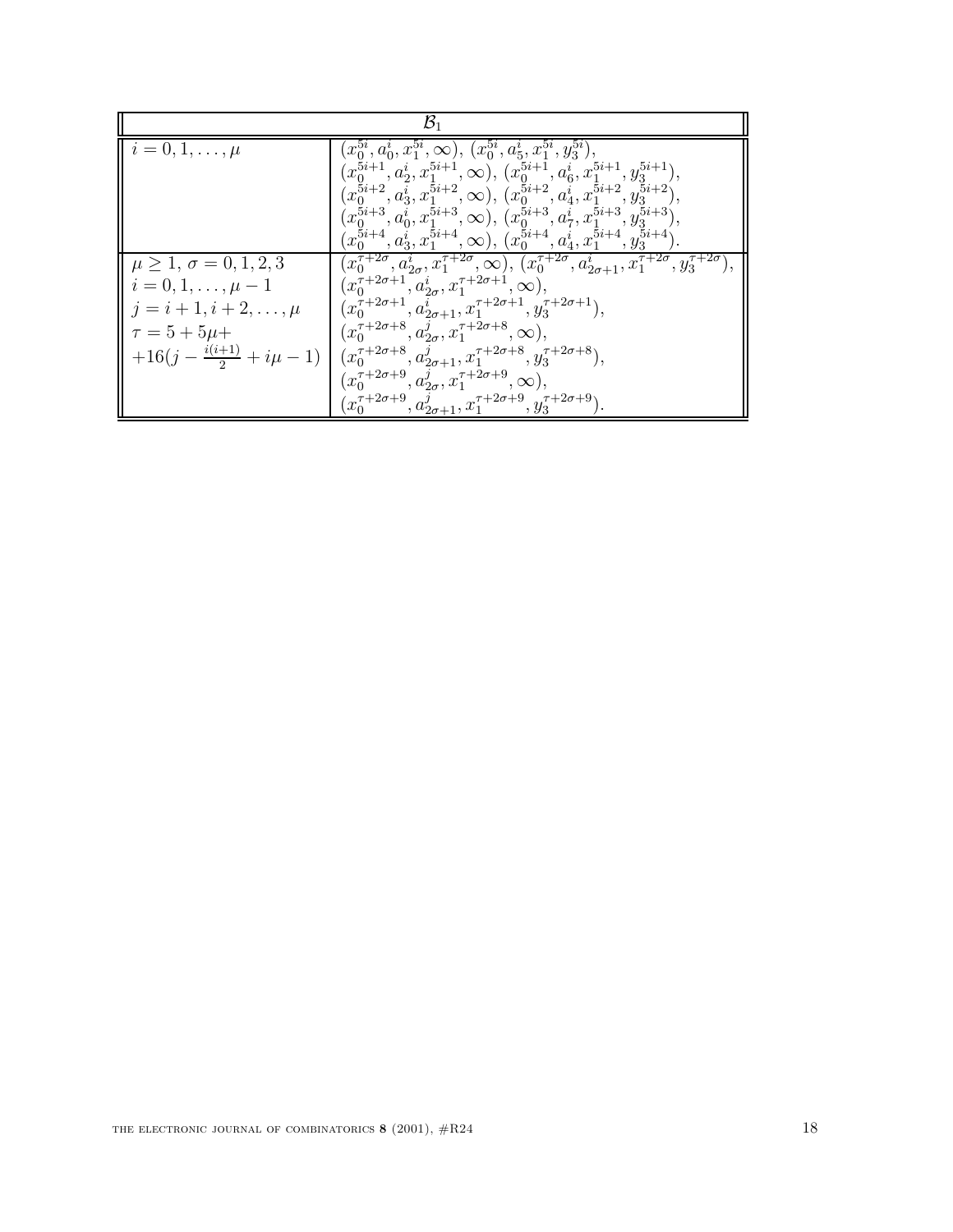**Appendix 2**

| $\  i = 0, 1, \ldots, \mu - 1 \ $ | $(a_0^i, a_7^i, a_1^i, x_3^o), (a_2^i, a_4^i, a_3^i, x_3^o), (a_4^i, a_6^i, a_5^i, x_3^o),$<br>$(a^i_6,a^i_2,a^i_7,x^{\delta}_3),\,(a^i_0,a^i_1,a^i_5,x^{9i}_0),\,(a^i_0,a^i_2,a^i_5,x^{9i}_1),$ |
|-----------------------------------|--------------------------------------------------------------------------------------------------------------------------------------------------------------------------------------------------|
|                                   | $(a_2^i, a_1^i, a_6^i, x_0^{9i+1}), (a_2^i, a_3^i, a_6^i, x_1^{9i+1}), (a_4^i, a_1^i, a_3^i, x_0^{9i+2})$                                                                                        |
|                                   | $(a_4^i, a_0^i, a_3^i, x_1^{9i+2}), (a_0^i, a_5^i, a_7^i, x_0^{9i+3}), (a_0^i, a_6^i, a_7^i, x_1^{9i+3}),$<br>$(a_4^i, a_5^i, a_3^i, x_0^{9i+4}), (a_4^i, a_7^i, a_3^i, x_1^{9i+4}).$            |

| $\mu \geq 2$                        | $(a_{2\sigma}^i, a_{4\sigma}^j, a_{1+2\sigma}^i, x_0^{\tau+2\sigma}), (a_{2\sigma}^i, a_{1+4\sigma}^j, a_{1+2\sigma}^i, x_1^{\tau+2\sigma}),$ |
|-------------------------------------|-----------------------------------------------------------------------------------------------------------------------------------------------|
| $i = 0, 1, \ldots, \mu - 2$         | $(a_{2\sigma}^i, a_{2+4\sigma}^j, a_{1+2\sigma}^i, x_0^{1+\tau+2\sigma}),$                                                                    |
|                                     | $(a_{2\sigma}^i, a_{3+4\sigma}^j, a_{1+2\sigma}^i, x_1^{1+\tau+2\sigma}),$                                                                    |
| $j = i + 1, i + 2, \ldots, \mu - 1$ | $(a_0^j, a_2^i, a_1^j, x_0^{\tau+8}), (a_0^j, a_3^i, a_1^j, x_1^{\tau+8}), (a_0^j, a_6^i, a_1^j, x_0^{\tau+9}),$                              |
| $\tau = 9\mu + 16 i(\mu - 1) -$     | $(a_0^j, a_7^i, a_1^j, x_1^{\tau+9}), (a_2^j, a_2^i, a_3^j, x_0^{\tau+10}), (a_2^j, a_3^i, a_3^j, x_1^{\tau+10}),$                            |
| $-\frac{i(i+1)}{2}+j-1$             | $(a_2^j, a_6^i, a_3^j, x_0^{\tau+11}), (a_2^j, a_7^i, a_3^j, x_1^{\tau+11}), (a_4^j, a_0^i, a_5^j, x_0^{\tau+12}),$                           |
| $\sigma = 0, 1, 2, 3$               | $(a_4^j, a_1^i, a_5^j, x_1^{\tau+12}), (a_4^j, a_4^i, a_5^j, x_0^{\tau+13}), (a_4^j, a_5^i, a_5^j, x_1^{\tau+13}),$                           |
|                                     | $(a^j_6,a^i_0,a^j_7,x_0^{\tau+14}),\,(a^j_6,a^i_1,a^j_7,x_1^{\tau+14}),\,(a^j_6,a^i_4,a^j_7,x_0^{\tau+15}),$                                  |
|                                     | $(a_6^j, a_5^i, a_7^j, x_1^{\tau+15}).$                                                                                                       |

| $\mathcal{C}_3$             |                                                                                                                                                                                                                                                                                                                                                    |  |
|-----------------------------|----------------------------------------------------------------------------------------------------------------------------------------------------------------------------------------------------------------------------------------------------------------------------------------------------------------------------------------------------|--|
| $i = 0, 1, \ldots, \mu - 1$ | $(a_0^j, y_\alpha^{9i}, a_5^j, x_{\alpha+1}^{9i})$ (missing $(a_0^i, y_\alpha^{9i}, a_5^i, x_{\alpha+1}^{9i}), \alpha = 0, 3$ )                                                                                                                                                                                                                    |  |
| $j = 0, 1, \ldots, \mu - 1$ | $(a_1^j, y_\alpha^{9i}, a_2^j, x_{\alpha+1}^{9i}), (a_3^j, y_\alpha^{9i}, a_4^j, x_{\alpha+1}^{9i}), (a_6^j, y_\alpha^{9i}, a_7^j, x_{\alpha+1}^{9i}),$                                                                                                                                                                                            |  |
| $\alpha = 0, 1, 2, 3$       | $(a_2^j, y_{\alpha}^{1+9i}, a_6^j, x_{\alpha+1}^{1+9i})$ (missing $(a_2^i, y_{\alpha}^{1+9i}, a_6^i, x_{\alpha+1}^{1+9i}), \alpha = 0, 3)$                                                                                                                                                                                                         |  |
|                             | $(a_0^j, y_\alpha^{1+9i}, a_1^j, x_{\alpha+1}^{1+9i}), \, (a_3^j, y_\alpha^{1+9i}, a_4^j, x_{\alpha+1}^{1+9i}), \, (a_5^j, y_\alpha^{1+9i}, a_7^j, x_{\alpha+1}^{1+9i}),$                                                                                                                                                                          |  |
|                             | $(a_4^j, y_\alpha^{2+9i}, a_3^j, x_{\alpha+1}^{2+9i})$ (missing $(a_4^i, y_\alpha^{2+9i}, a_3^i, x_{\alpha+1}^{2+9i}), \alpha = 0, 3$ )                                                                                                                                                                                                            |  |
|                             | $\begin{array}{c} (a_0^j,y_\alpha^{2+9i},a_1^j,x_{\alpha+1}^{2+9i}),\,(a_2^j,y_\alpha^{2+9i},a_5^j,x_{\alpha+1}^{2+9i}),\,(a_6^j,y_\alpha^{2+9i},a_7^j,x_{\alpha+1}^{2+9i}),\\ (a_0^j,y_\alpha^{3+9i},a_7^j,x_{\alpha+1}^{3+9i})\text{ (missing }(a_0^i,y_\alpha^{3+9i},a_7^i,x_{\alpha+1}^{3+9i}),\,\alpha=0,3) \end{array}$                      |  |
|                             |                                                                                                                                                                                                                                                                                                                                                    |  |
|                             | $\begin{array}{c} (a_1^j, y_\alpha^{3+9i}, a_2^j, x_{\alpha+1}^{3+9i}), (a_3^j, y_\alpha^{3+9i}, a_4^j, x_{\alpha+1}^{3+9i}), (a_5^j, y_\alpha^{3+9i}, a_6^j, x_{\alpha+1}^{3+9i})\\ (a_4^j, y_\alpha^{4+9i}, a_3^j, x_{\alpha+1}^{4+9i}) \text{ (missing }(a_4^i, y_\alpha^{4+9i}, a_3^i, x_{\alpha+1}^{4+9i}), \alpha = 0, 3) \end{array}$       |  |
|                             |                                                                                                                                                                                                                                                                                                                                                    |  |
|                             |                                                                                                                                                                                                                                                                                                                                                    |  |
|                             | $\frac{(a_0^j, y_\alpha^{4+9i}, a_1^j, x_{\alpha+1}^{4+9i}), (a_2^j, y_\alpha^{4+9i}, a_3^j, x_{\alpha+1}^{4+9i}), (a_6^j, y_\alpha^{4+9i}, a_7^j, x_{\alpha+1}^{4+9i})}{(a_0^j, y_\alpha^{5+9i}, a_1^j, x_{\alpha+1}^{5+9i})$ (missing $(a_0^i, y_\alpha^{5+9i}, a_1^i, x_{\alpha+1}^{5+9i}), \alpha = 0, 3)$                                     |  |
|                             | $\begin{array}{c} (a^j_2, y^{{\bf 5}+9i}_\alpha, a^j_3, x^{{\bf 5}+9i}_{\alpha+1}), \, (a^j_4, y^{{\bf 5}+9i}_\alpha, a^j_5, x^{{\bf 5}+9i}_{\alpha+1}), \, (a^j_6, y^{{\bf 5}+9i}_\alpha, a^j_7, x^{{\bf 5}+9i}_{\alpha+1}),\\ (a^j_2, y^{{\bf 6}+9i}_\alpha, a^j_3, x^{{\bf 6}+9i}_{\alpha+1}) \text{ (missing } (a^i_2, y^{{\bf 6}+9i}_\alpha,$ |  |
|                             |                                                                                                                                                                                                                                                                                                                                                    |  |
|                             | $(a_0^j, y_\alpha^{6+9i}, a_1^j, x_{\alpha+1}^{6+9i}), (a_4^j, y_\alpha^{6+9i}, a_5^j, x_{\alpha+1}^{6+9i}), (a_6^j, y_\alpha^{6+9i}, a_7^j, x_{\alpha+1}^{6+9i}),$                                                                                                                                                                                |  |
|                             | $(a_4^j, y_\alpha^{7+9i}, a_5^j, x_{\alpha+1}^{7+9i})$ (missing $(a_4^i, y_\alpha^{7+9i}, a_5^i, x_{\alpha+1}^{7+9i}), \alpha = 0, 3$ )                                                                                                                                                                                                            |  |
|                             | $(a_0^j, y_\alpha^{7+9i}, a_1^j, x_{\alpha+1}^{7+9i}), \, (a_2^j, y_\alpha^{7+9i}, a_3^j, x_{\alpha+1}^{7+9i}), \, (a_6^j, y_\alpha^{7+9i}, a_7^j, x_{\alpha+1}^{7+9i}),$                                                                                                                                                                          |  |
|                             | $(a_6^j, y_\alpha^{8+9i}, a_7^j, x_{\alpha+1}^{8+9i})$ (missing $(a_6^i, y_\alpha^{8+9i}, a_7^i, x_{\alpha+1}^{8+9i}), \alpha = 0, 3$ )                                                                                                                                                                                                            |  |
|                             | $(a_0^j, y_\alpha^{8+9i}, a_1^j, x_{\alpha+1}^{8+9i}), \, (a_2^j, y_\alpha^{8+9i}, a_3^j, x_{\alpha+1}^{8+9i}), \, (a_4^j, y_\alpha^{8+9i}, a_5^j, x_{\alpha+1}^{8+9i})$                                                                                                                                                                           |  |